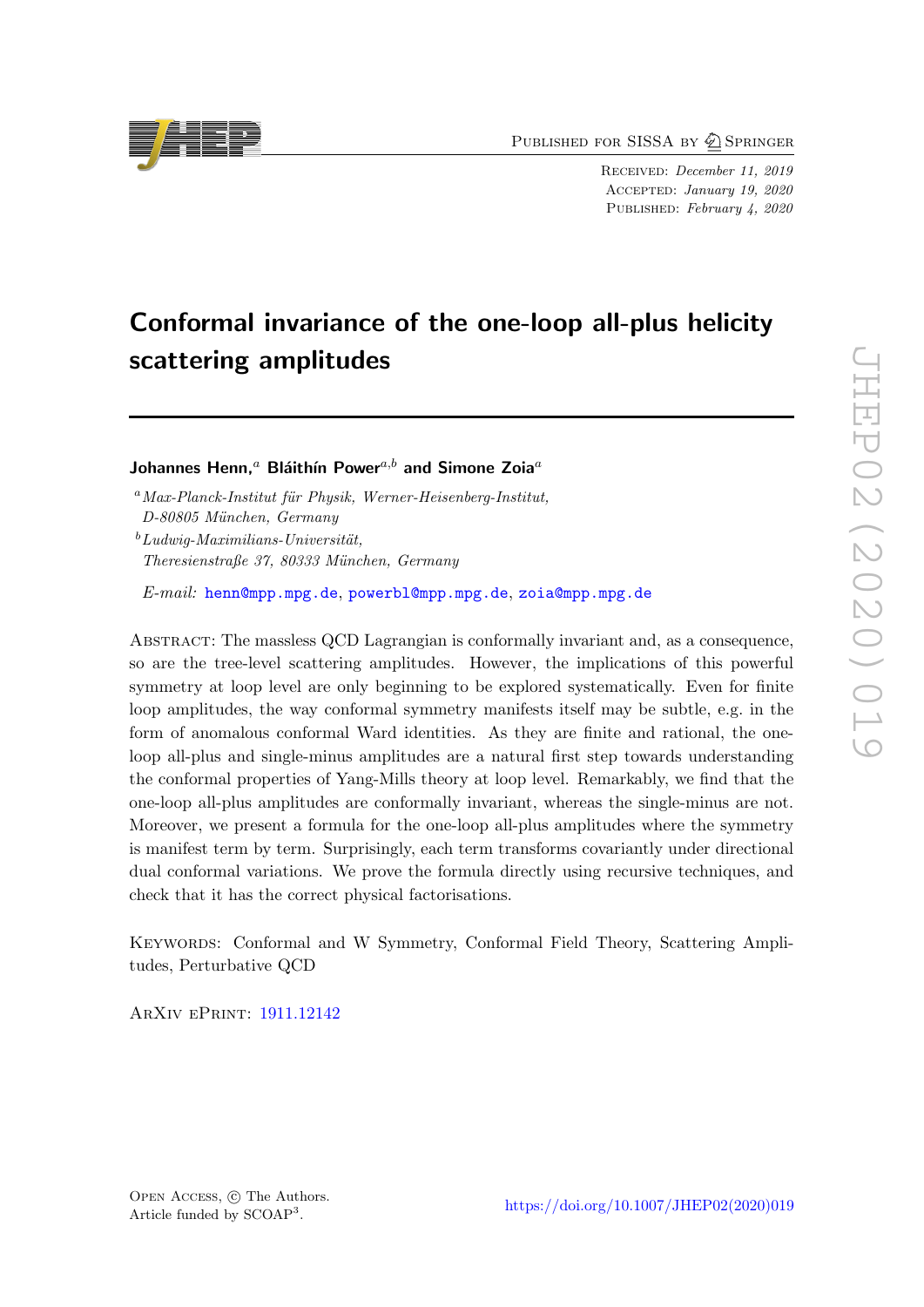# Contents

| 2 Manifestly conformal result for the one-loop all-plus amplitude in QCD<br>3 Proof of manifest conformal symmetry<br>4 Hints for dual conformal symmetry<br>Analytic structure of the amplitude<br>5 <sup>5</sup><br>Soft limit<br>5.1<br>5.2 Collinear limit<br>5.3 Absence of spurious poles<br>6 Proof of the new formula via BCFW recursion<br>6.1 Term at infinity<br>6.2 Proof by induction of the new formula<br>7 Conclusion and outlook | 1        |
|---------------------------------------------------------------------------------------------------------------------------------------------------------------------------------------------------------------------------------------------------------------------------------------------------------------------------------------------------------------------------------------------------------------------------------------------------|----------|
|                                                                                                                                                                                                                                                                                                                                                                                                                                                   | $\bf{3}$ |
|                                                                                                                                                                                                                                                                                                                                                                                                                                                   | $\bf{5}$ |
|                                                                                                                                                                                                                                                                                                                                                                                                                                                   | 8        |
|                                                                                                                                                                                                                                                                                                                                                                                                                                                   | 10       |
|                                                                                                                                                                                                                                                                                                                                                                                                                                                   | 10       |
|                                                                                                                                                                                                                                                                                                                                                                                                                                                   | 11       |
|                                                                                                                                                                                                                                                                                                                                                                                                                                                   | 12       |
|                                                                                                                                                                                                                                                                                                                                                                                                                                                   | 12       |
|                                                                                                                                                                                                                                                                                                                                                                                                                                                   | 14       |
|                                                                                                                                                                                                                                                                                                                                                                                                                                                   | 16       |
|                                                                                                                                                                                                                                                                                                                                                                                                                                                   | 18       |

## <span id="page-1-0"></span>1 Introduction

Particle collisions take place at the Large Hadron Collider at extremely high energies. As a consequence, the masses of the scattered particles can often be neglected, in which case (the Lagrangian of) the Standard Model becomes conformally invariant at classical level.

The implications of conformal symmetry have been extensively explored in position space, where it found many successful applications in the calculation of anomalous dimensions and correlation functions, or in the search for consistency conditions constraining the space of conformal field theories through the operator product expansion. This is a very active field of research. However, much less is known about the consequences of conformal symmetry for scattering amplitudes, which live in on-shell momentum space.

Scattering amplitudes play a crucial role in quantum field theory. They connect theory and experiment, as they are the most basic ingredient in the computation of cross sections. Moreover, being the gauge-invariant building blocks for cross sections, their study often gives precious insights into the structure of the underlying theory. For instance, the dual (super)conformal symmetry of planar  $\mathcal{N} = 4$  super Yang-Mills is nowhere to be seen in the Lagrangian, and emerges only at the level of the scattering amplitudes [\[1\]](#page-19-0).

However, studying the consequences of conformal symmetry for scattering amplitudes is challenging for several reasons. Primarily, scattering amplitudes in quantum field theory are typically divergent at quantum level. The necessity of regulating infrared and ultraviolet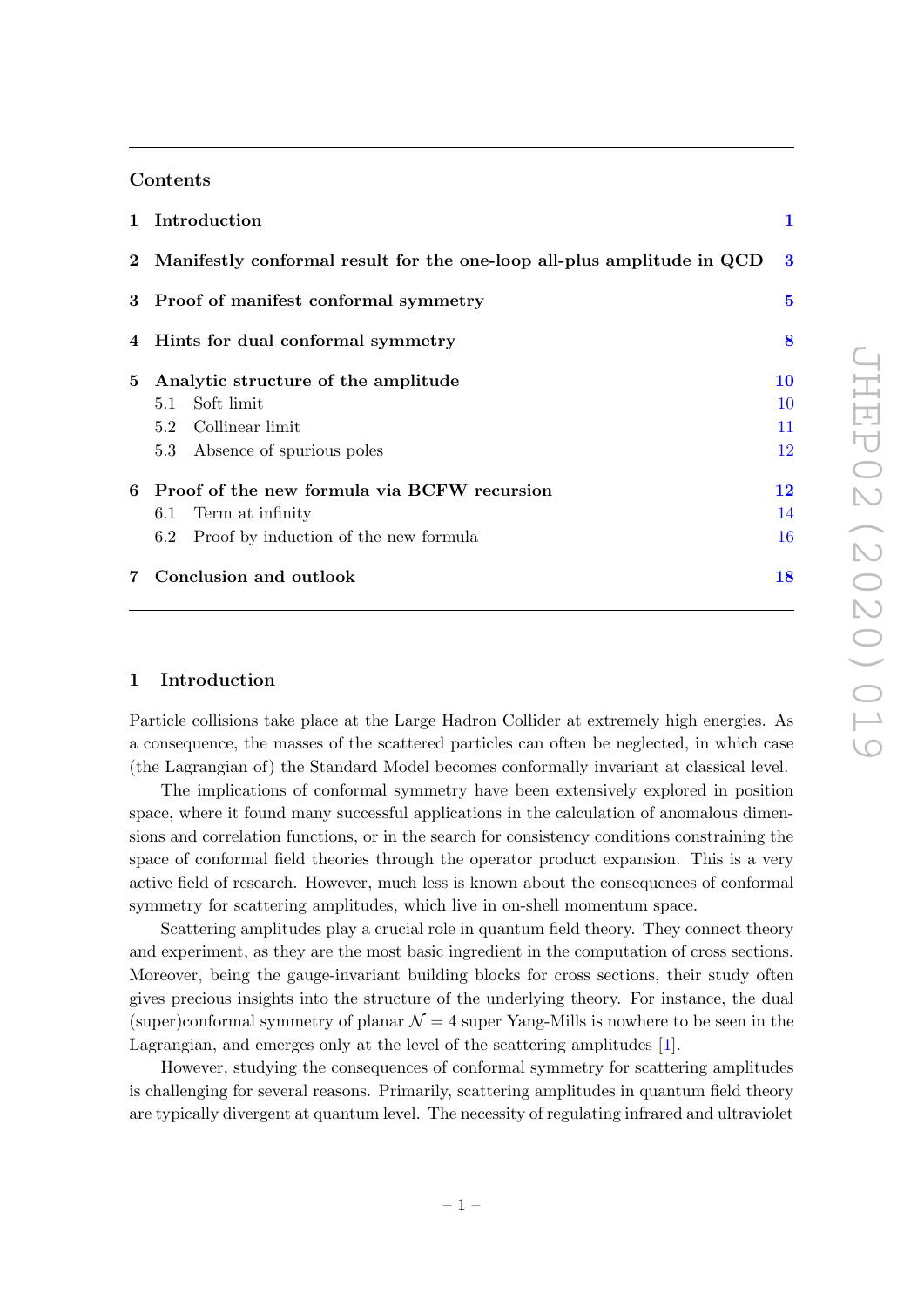divergences forces one to introduce a mass scale, which obscures the conformal symmetry of the Lagrangian. This is a major issue, but there is hope. Infrared and ultraviolet divergences factorise separately in a well understood way [\[2\]](#page-19-1). It is possible to subtract them, and define a finite "hard part" of the amplitude, in which the regulator can be removed. It is therefore not unreasonable to speculate that it may be possible to find a particular subtraction and renormalisation scheme in which this hard function exhibits, in some way, the underlying conformal properties. Another approach, following [\[3,](#page-19-2) [4\]](#page-19-3) and references therein, is to study the theory at a conformal fixed point.

One might bypass the fundamental problem of divergences by studying finite loop amplitudes, only to find that the idea of conformal symmetry being broken at loop level only by the dimensionful regulators is actually na¨ıve. Indeed, even for finite loop integrals that are exactly conformally invariant off-shell, the way conformal symmetry is implemented on-shell can be very subtle. In refs.  $[5-10]$  $[5-10]$ , it was shown that on-shell effects can lead to conformal Ward identities with a non-zero anomaly term.

On top of all this, there is also a practical complication. The generator of special conformal transformations, which is a first-order differential operator in coordinate space, becomes second-order in momentum space. This means that, even to answer the most basic questions — for instance, what is the most general conformal invariant for a given particle configuration? — requires the solution of a system of second-order partial differential equations. As the number of variables increases, this soon becomes a formidable task. Hence the importance of finding, by any means, explicit examples of conformal invariants, to understand and reproduce the mechanism underlying their symmetry.

Despite all the issues, the study of the implications of conformal symmetry for scattering amplitudes is not only of deep theoretical interest, but is also rewarding from the practical point of view. Although a systematic investigation has been started only recently, we can already quote several applications. The anomalous conformal Ward identities of refs. [\[8](#page-19-6)[–11\]](#page-19-7), for instance, have been used to compute non-trivial loop integrals, including complicated two-loop five-particle examples. Conformal symmetry can be used also in relation to the rational functions appearing in a scattering amplitude. The on-shell diagrams [\[12\]](#page-19-8) built by assembling conformally invariant vertices are conformally invariant in their turn. Knowing the conformal objects for a given particle configuration therefore gives a handle on the leading singularities [\[13\]](#page-19-9) of the corresponding scattering amplitudes, which are related to rational factors appearing in them.

For example, the rational factors in the polylogarithmic part of the two-loop all-plus amplitudes have been computed for arbitrary number of gluons in the planar limit using four-dimensional unitarity  $[14]$ . In this approach, the one-loop all-plus amplitudes have no cuts and may be regarded as vertices. The rational factors are then given by onshell diagrams which involve tree-level amplitudes and the one-loop all-plus amplitudes as vertices. The conformal invariance of the one-loop amplitudes, which we prove in this paper, straightforwardly implies that of these rational factors. It is natural to expect the same to hold for the non-planar contributions. Indeed, in the recently computed full two-loop fivegluon all-plus amplitude [\[15,](#page-19-11) [16\]](#page-19-12), the polylogarithmic part contains the same conformally invariant rational factors which appear in our formula for the one-loop amplitude.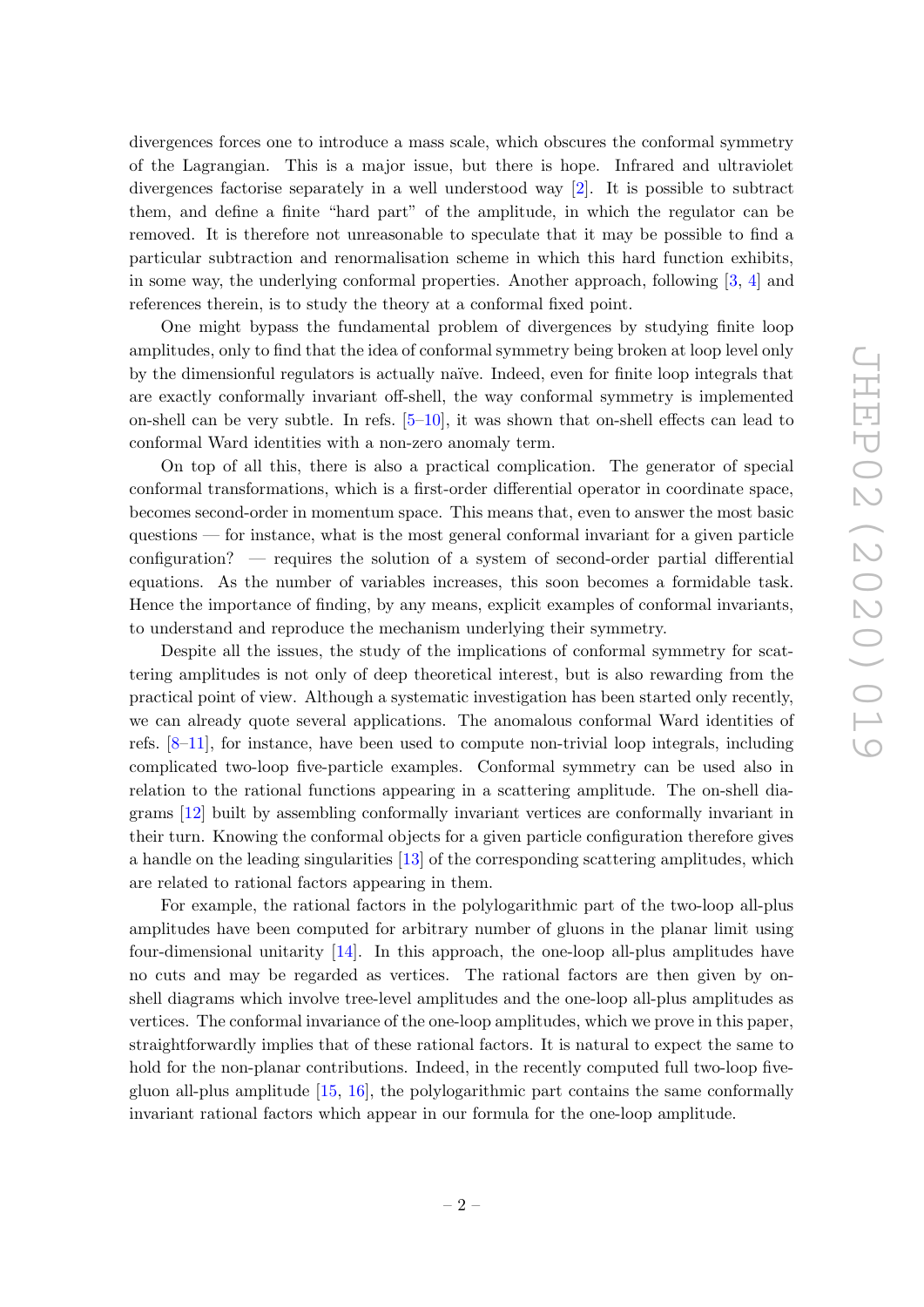The on-shell effects breaking (super)conformal symmetry for finite (super)integrals have been studied in scalar and Yukawa theories, and matter supermultiplet [\[8](#page-19-6)[–11\]](#page-19-7). We aim to make the first step towards understanding the conformal properties of Yang-Mills theory at loop level. In any supersymmetric theory, the gluon scattering amplitudes with no or one negative helicity gluon vanish. Given this, they are the natural first objects to study in a general Yang-Mills theory. Since they vanish at tree-level, they are finite and rational at one loop. The one-loop all-plus amplitudes meet the naïve expectation of being conformally invariant. The single-minus amplitudes do not.<sup>[1](#page-3-1)</sup>

In this work, we prove that the one-loop all-plus helicity amplitudes are conformally invariant for any number of gluons. We do this by deriving a new formula in which the symmetry is manifest term by term. We present and discuss the new expression in section [2.](#page-3-0) Its manifest conformal symmetry is proven in section [3.](#page-5-0) Remarkably, the new formula has non-trivial properties under dual conformal symmetry as well, which we highlight in section [4.](#page-8-0) Section [5](#page-10-0) is then devoted to the analysis of the analytic properties: we show that the new formula has the correct leading behaviour in the soft and collinear limits, and that it is free of spurious poles. In section [6](#page-12-1) we prove our formula by combining two complementary BCFW recursions. We draw our conclusions and discuss the future research directions in section [7.](#page-18-0)

## <span id="page-3-0"></span>2 Manifestly conformal result for the one-loop all-plus amplitude in QCD

The n-gluon all-plus amplitudes vanish at tree level, and are given by finite and rational functions at one loop  $[19–21]$  $[19–21]$ . In this section we present a new, manifestly conformally invariant formula for the one-loop all-plus amplitudes.

We start by defining our conventions. We expand the  $n$ -gluon all-plus helicity scattering amplitude in powers of the coupling constant  $g$  as

<span id="page-3-2"></span>
$$
\mathcal{A}_n(\{p_i, a_i\}) = \frac{g^n}{16\pi^2} A_n^{(1)}(\{p_i, a_i\}) \, \delta^{(4)}(p_1 + \ldots + p_n) + \mathcal{O}(g^{n+2}), \tag{2.1}
$$

where  $p_i$  and  $a_i$  are the momentum and adjoint colour index of the *i*-th gluon. In order to make the colour dependence explicit, we adopt the following decomposition into colourordered partial amplitudes [\[22\]](#page-20-2),

$$
A_n^{(1)}(\{p_i, a_i\}) = \sum_{\sigma \in S_n/Z_n} N_c \text{Tr}\left(T^{a_{\sigma(1)}} \dots T^{a_{\sigma(n)}}\right) A_n^{(1,1)}\left(\sigma(1^+), \dots, \sigma(n^+)\right) \tag{2.2}
$$
  
+ 
$$
\sum_{c=2}^{\lfloor n/2 \rfloor + 1} \sum_{\sigma \in S_n/S_{n;c}} \text{Tr}\left(T^{a_{\sigma(1)}} \dots T^{a_{\sigma(c-1)}}\right) \text{Tr}\left(T^{a_{\sigma(c)}} \dots T^{a_{\sigma(n)}}\right) A_n^{(1,0)}\left(\sigma(1^+), \dots, \sigma(n^+)\right),
$$

where  $S_n$  is the set of all permutations of n objects,  $Z_n$  is the subset of cyclic permutations leaving the single trace invariant, and  $S_{n;c}$  is the subset which leaves the corresponding double trace invariant. The  $T^{a_i}$  are the generators of the  $SU(N_c)$  gauge group in the fundamental representation, normalised such that  $\text{Tr}(T^a T^b) = \delta^{ab}$ .

<span id="page-3-1"></span><sup>&</sup>lt;sup>1</sup>We have checked that the one-loop single-minus amplitudes are not conformally invariant for  $n = 4, 5$  [\[17,](#page-19-13) [18\]](#page-19-14).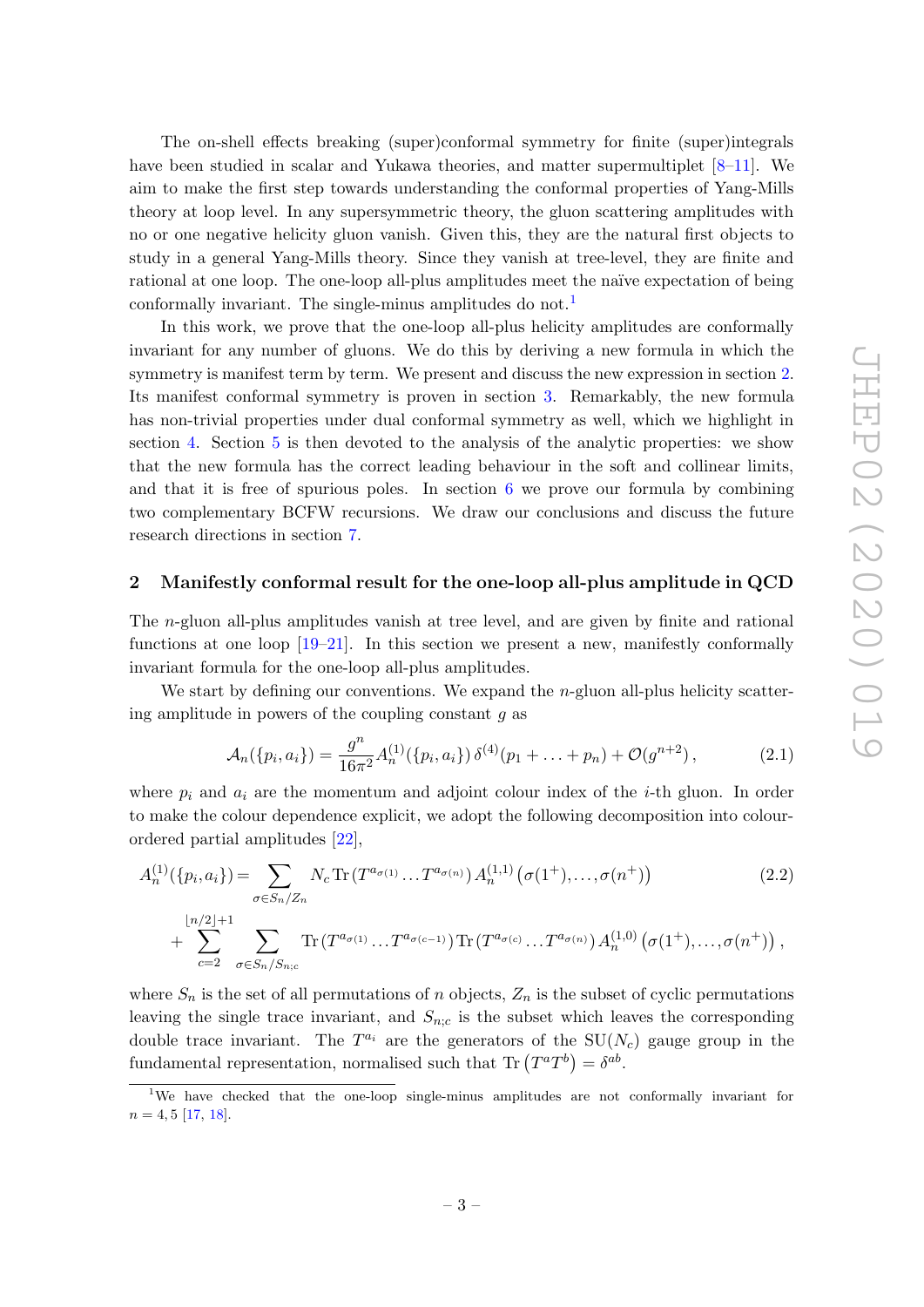The double-trace components  $A_n^{(1,0)}$  in eq. [\(2.2\)](#page-3-2) are determined by the single-trace ones  $A_n^{(1,1)}$  through U(1) decoupling relations [\[22\]](#page-20-2). We will therefore focus on the latter.

The single-trace components  $A_n^{(1,1)}$  are colour ordered, namely they receive contributions only from planar graphs where the cyclic ordering of the external legs is fixed to match that of the generators in the corresponding trace. Because of this, they are called planar (partial) amplitudes, and their singularities can occur only in channels of adjacent momenta. Note that the complete amplitude is invariant under permutations of the external legs. From this, thanks to the cyclic symmetry of the traces, the planar partial amplitudes  $A_n^{(1,1)}$  inherit symmetry under cyclic permutations of the external legs.

In QCD with  $n_f$  quarks and gauge group  $SU(N_c)$ , the planar one-loop all-plus amplitudes in four dimensions take a remarkably compact form [\[19](#page-20-0)[–21\]](#page-20-1),

$$
A_n^{(1,1)}(1^+,\ldots,n^+) = \frac{M}{\Pr(1,2,\ldots,n)} \sum_{1 \le i_1 < i_2 < i_3 < i_4 \le n} \langle i_1 i_2 \rangle [i_2 i_3] \langle i_3 i_4 \rangle [i_4 i_1],\tag{2.3}
$$

where  $M$  is an overall constant factor,

<span id="page-4-2"></span><span id="page-4-0"></span>
$$
M = -\frac{i}{3} \left( 1 - \frac{n_f}{N_c} \right) , \qquad (2.4)
$$

and we defined the Parke-Taylor denominator as

$$
PT(i_1, i_2, \dots, i_n) = \langle i_1 i_2 \rangle \langle i_2 i_3 \rangle \dots \langle i_{n-1} i_n \rangle \langle i_n i_1 \rangle.
$$
 (2.5)

Equation  $(2.3)$  was conjectured in refs. [\[19,](#page-20-0) [21\]](#page-20-1) based on the behaviour as external momenta become collinear [\[23–](#page-20-3)[25\]](#page-20-4). The conjecture was then proven in ref. [\[20\]](#page-20-5) by off-shell recursion relations [\[24\]](#page-20-6).

In this paper we derive a different expression.<sup>[2](#page-4-1)</sup>

$$
A_n^{(1,1)}\left(1^+,\ldots,n^+\right) = M \sum_{k=3}^{n-1} \sum_{m=k+1}^n C_{kmn},\qquad(2.6)
$$

where

$$
C_{kmn} = -\frac{\langle 1|x_{1k}x_{km}|1\rangle^2}{\text{PT}(1,2,\ldots,k-1)\text{PT}(1,k,k+1,\ldots,m-1)\text{PT}(1,m,m+1,\ldots,n)},\quad(2.7)
$$

with the dual coordinates defined as

<span id="page-4-3"></span>
$$
x_{ab} = x_a - x_b = p_a + p_{a+1} + \ldots + p_{b-1}, \qquad (2.8)
$$

and  $\langle 1|x_{1k}x_{km}|1\rangle = \lambda_1^{\alpha}(x_{1k})_{\alpha\dot{\alpha}}(x_{km})^{\dot{\alpha}\beta}\lambda_{1\beta}$ .

As we will show in section [3,](#page-5-0) the summands  $C_{kmn}$  in our formula [\(2.6\)](#page-4-2) are individually conformally invariant. This implies in a very neat way that the one-loop all-plus amplitude is conformally invariant for any number of external gluons. This is not obvious at all in the original formula [\(2.3\)](#page-4-0), where the summands are not separately conformally invariant.

<span id="page-4-1"></span><sup>&</sup>lt;sup>2</sup>This formula appeared previously in refs. [\[26,](#page-20-7) [27\]](#page-20-8), in the context of string theory amplitudes. We thank the authors of [\[27\]](#page-20-8) for bringing these references to our attention.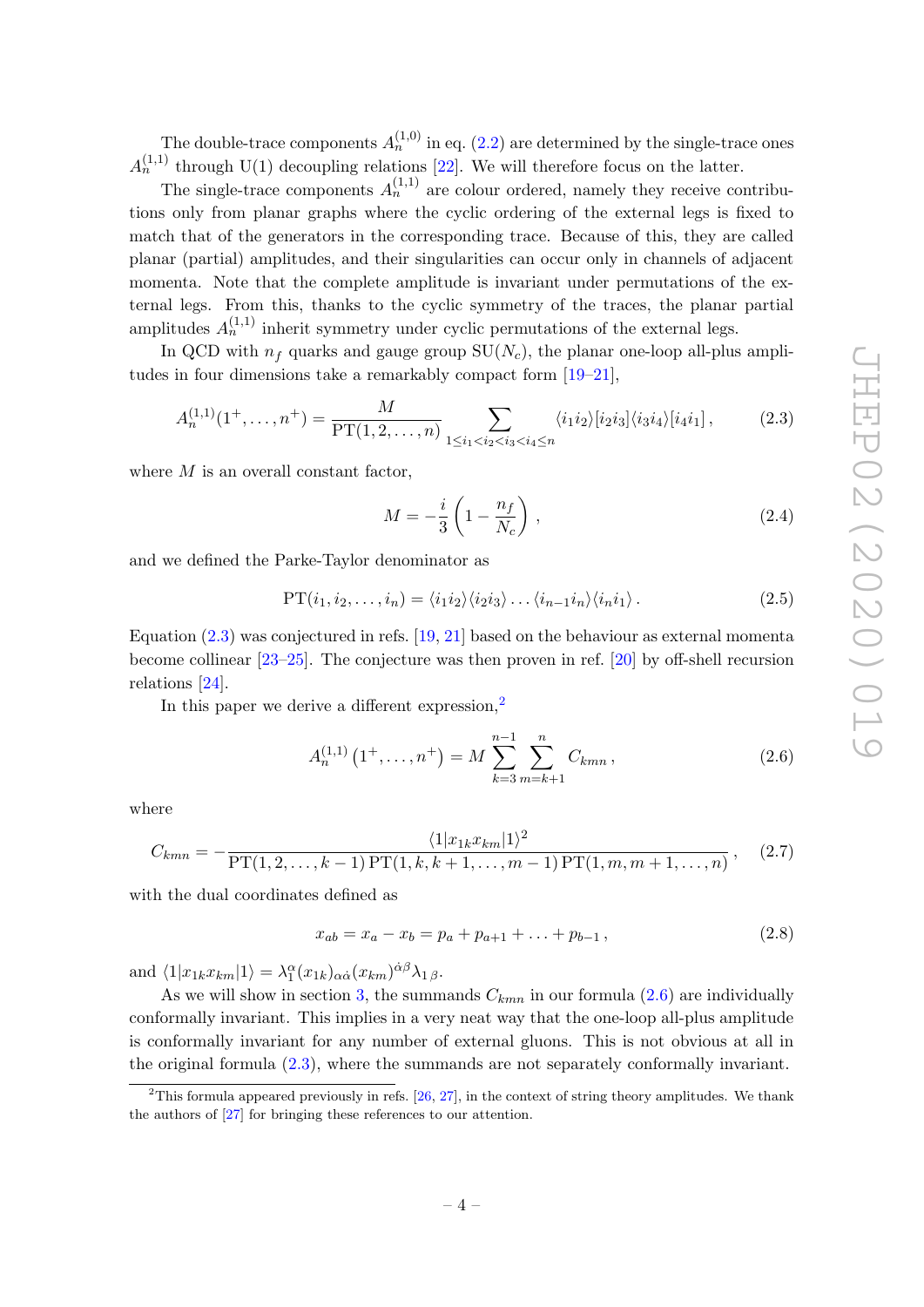Moreover, it is intriguing to note that our formula  $(2.6)$  is reminiscent of similar formulas for NMHV super-amplitudes in  $\mathcal{N} = 4$  super Yang-Mills [\[1\]](#page-19-0). In particular, the  $C_{kmn}$ show some hints of dual conformal symmetry, which can be highlighted by rewriting them in another way,

<span id="page-5-3"></span>
$$
C_{kmn} = -\frac{1}{\text{PT}(1,\ldots,n)} \frac{\langle 1|x_{1k}x_{km}|1\rangle^2 \langle k-1|k\rangle \langle m-1|m\rangle}{\langle 1|k-1\rangle \langle 1|k\rangle \langle 1|m-1\rangle \langle 1|m\rangle}.
$$
(2.9)

The dual conformal properties of the summands  $C_{kmn}$  will be discussed in section [4.](#page-8-0)

The vanishing of the all-plus and single-minus tree-level amplitudes implies not only that the one-loop all-plus amplitude is finite and rational, but also that it does not contain multi-particle poles. Only the singularities where two (colour-)adjacent momenta become collinear are allowed. While this is clear in eq.  $(2.3)$ , we will show in section [5](#page-10-0) that the same holds for eq.  $(2.6)$  as well.

Finally, note that the cyclic symmetry is not manifest in eq.  $(2.6)$ . The gluon with momentum  $p_1$ , for instance, appears to have a somewhat special role in the summands  $(2.7)$ , which is tightly linked to the dual conformal symmetry properties discussed in section [4.](#page-8-0) This is just an artefact of the specific representation we chose, and different choices are of course possible.

## <span id="page-5-0"></span>3 Proof of manifest conformal symmetry

The tree-level gluon scattering amplitudes are conformally invariant. This means that, on top of enjoying Poincar´e symmetry, they are invariant under dilatations and special conformal transformations. While the invariance under dilatations is guaranteed by the absence of dimensionful parameters, that under special conformal transformations is more interesting. It means that the tree-level gluon amplitudes are annihilated by the second-order generator [\[28\]](#page-20-9)<sup>[3](#page-5-1)</sup>

<span id="page-5-2"></span>
$$
k_{\alpha\dot{\alpha}} = \sum_{i=1}^{n} \frac{\partial^2}{\partial \lambda_i^{\alpha} \partial \tilde{\lambda}_i^{\dot{\alpha}}}.
$$
\n(3.1)

The all-plus amplitudes vanish at tree-level, and are therefore finite at one loop. The absence of divergences, and thus of dimensionful scales to treat them, suggests that conformal symmetry might survive at one loop in this special case. Recent studies [\[8–](#page-19-6)[11\]](#page-19-7) have however warned us against very subtle conformal symmetry breaking mechanisms even for finite loop integrals. Indeed, the single-minus amplitudes, which are finite at one-loop just like the all-plus ones, are not conformally invariant.

In this section we show that the all-plus amplitudes are conformally invariant at one loop. We begin by spelling out some low-multiplicity cases. Then we will prove analytically that our formula [\(2.6\)](#page-4-2) is conformally invariant term by term for any number of external gluons.

<span id="page-5-1"></span><sup>&</sup>lt;sup>3</sup>Note that we are interested in generic momentum configurations, and we therefore neglect contact terms arising from differentiation [\[5–](#page-19-4)[7,](#page-19-15) [28,](#page-20-9) [29\]](#page-20-10). Furthermore, the amplitudes always contain an overall momentum conservation δ function. Since the amplitudes are Lorentz and dilatation invariant, the generator  $k_{\alpha\dot{\alpha}}$ commutes with the  $\delta$  function [\[8,](#page-19-6) [28\]](#page-20-9).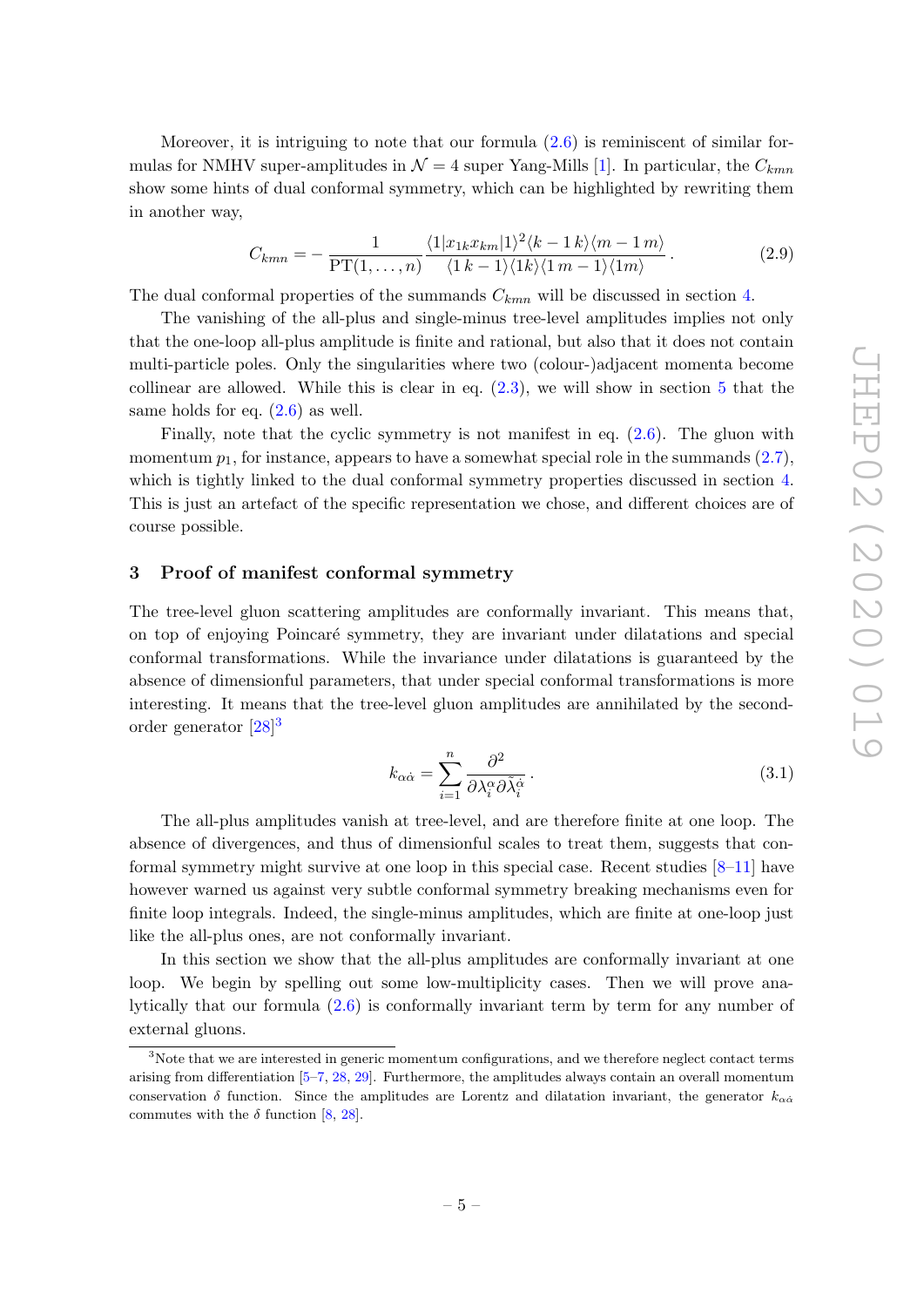Let us begin with the simplest case: the four-gluon amplitude. From eq.  $(2.3)$ , for  $n = 4$ , we have

<span id="page-6-3"></span>
$$
A_4^{(1,1)}\left(1^+, 2^+, 3^+, 4^+\right) = M \frac{[23][41]}{\langle 23 \rangle \langle 41 \rangle} \,. \tag{3.2}
$$

Using momentum conservation and Schouten identities, this can be rewritten in many equivalent ways. In particular,

<span id="page-6-0"></span>
$$
A_4^{(1,1)}\left(1^+,2^+,3^+,4^+\right) = M\,\frac{[23]^2}{\langle 14\rangle^2} \,. \tag{3.3}
$$

This expression, although exhibiting spurious double poles, has the advantage of displaying in a spectacularly manifest way its conformal invariance,

<span id="page-6-1"></span>
$$
k_{\alpha\dot{\alpha}} A_4^{(1,1)} (1^+, 2^+, 3^+, 4^+) = 0.
$$
 (3.4)

In fact, no calculation is needed to show it. If we recall the form of the conformal gen-erator [\(3.1\)](#page-5-2), it contains a second-order mixed partial derivative with respect to  $\lambda_i$  and  $\tilde{\lambda}_i$ for all particles  $i = 1, \ldots, 4$ . The expression [\(3.3\)](#page-6-0) contains only  $\lambda$  or  $\lambda$  spinors for each particle, and it is therefore trivially annihilated.

Let us now look at the case  $n = 5$ . Five-particle amplitudes have a special feature: they depend on a pseudo-scalar invariant,  $\epsilon_5 = 4i\epsilon_{\mu\nu\rho\sigma}p_1^{\mu}$  $n_1^{\mu} p_2^{\nu} p_3^{\rho}$  $\int_3^{\rho} p_4^{\sigma}$ , which vanishes in all collinear limits. While the constraints on the spurious poles and the collinear limits fix entirely the form of the one-loop all-plus amplitudes for  $n > 5$  [\[19,](#page-20-0) [21\]](#page-20-1), the dependence on  $\epsilon_5$  at  $n = 5$ remains elusive. Quite remarkably, conformal symmetry fixes it as well, once the rest of the amplitude is given. The five-gluon amplitude is usually presented in the following way [\[18\]](#page-19-14),

$$
A_5^{(1,1)}\left(1^+,\ldots,5^+\right) = -\frac{M}{2}\frac{s_{12}s_{23} + s_{23}s_{34} + s_{34}s_{45} + s_{45}s_{51} + s_{51}s_{12} + \epsilon_5}{\text{PT}(1,\ldots,5)}\,. \tag{3.5}
$$

There is no linear combination of the terms appearing in eq. [\(3.5\)](#page-6-1) that is conformally invariant, other than the one which constitutes the amplitude.

As noticed in ref. [\[15\]](#page-19-11), the five-gluon all-plus amplitude can be rewritten in a manifestly conformally invariant way,

<span id="page-6-2"></span>
$$
A_5^{(1,1)}\left(1^+,\ldots,5^+\right) = -M\left(\frac{[45]^2}{\langle 12\rangle\langle 23\rangle\langle 31\rangle} + \frac{[23]^2}{\langle 45\rangle\langle 51\rangle\langle 14\rangle} + \frac{[52]^2}{\langle 41\rangle\langle 13\rangle\langle 34\rangle}\right). \tag{3.6}
$$

Each term in this expression is trivially annihilated by the conformal generator  $(3.1)$ , in the same way the mechanism worked at  $n = 4$ .

Comparing the collinear properties of the original [\(3.5\)](#page-6-1) and of the new [\(3.6\)](#page-6-2) formula reveals a tension between manifest conformal symmetry and manifest analytic properties. While eq. [\(3.5\)](#page-6-1) obviously contains poles only where two colour-adjacent momenta become collinear, eq.  $(3.6)$  exhibits spurious poles. What is more, although eq.  $(3.6)$  can be rewritten in several manifestly conformally invariant ways, none of them is free of spurious poles. In fact, there are  $\binom{5}{2}$  $\binom{5}{2} = 10$  conformal objects of the form  $[ij]^2/(\langle ab \rangle \langle bc \rangle \langle ca \rangle)$  with  $i, j, a, b, c$ all different, and each one of them contains necessarily at least one spurious pole. Very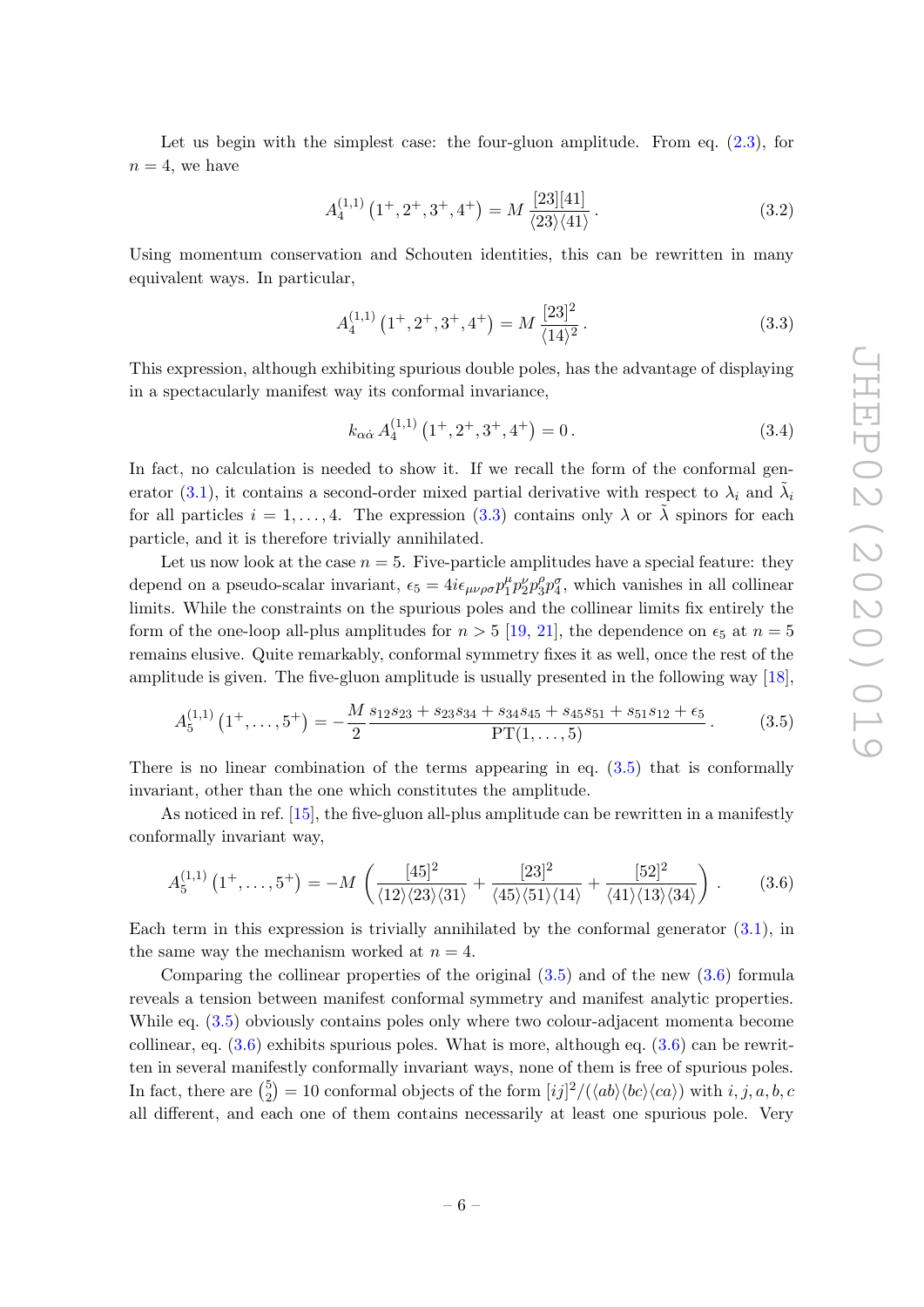interestingly, the residues at the spurious poles vanish in a beautiful way thanks to cancellations between different conformal invariants. This can be shown for arbitrary multiplicity, as we discuss in section [5.](#page-10-0)

Some readers might recognise that the appearance of spurious poles is a typical feature of BCFW representations. Indeed, we will show in section [6](#page-12-1) that our formula  $(2.6)$  is constructed from a suitably chosen BCFW recursion.

So far, the mechanism allowing for conformal symmetry has been trivial. More interesting conformally invariant objects appear starting from  $n = 6$ . In this case, our formula [\(2.6\)](#page-4-2) gives

$$
A_6^{(1,1)}\left(1^+,\ldots,6^+\right) = M\left(-\frac{[23]^2}{\langle 14\rangle\langle 45\rangle\langle 56\rangle\langle 61\rangle} - \frac{[26]^2}{\langle 13\rangle\langle 34\rangle\langle 45\rangle\langle 51\rangle} - \frac{[56]^2}{\langle 12\rangle\langle 23\rangle\langle 34\rangle\langle 41\rangle} + \frac{\langle 1|p_3 + p_4|2]^2}{\langle 13\rangle\langle 34\rangle\langle 41\rangle\langle 15\rangle\langle 56\rangle\langle 61\rangle} + \frac{\langle 1|p_5 + p_6|4]^2}{\langle 12\rangle\langle 23\rangle\langle 31\rangle\langle 15\rangle\langle 56\rangle\langle 61\rangle} + \frac{\langle 1|p_2 + p_3|6]^2}{\langle 12\rangle\langle 23\rangle\langle 31\rangle\langle 14\rangle\langle 45\rangle\langle 51\rangle}\right). \tag{3.7}
$$

In the first line, we recognise the generalisation of the terms already seen in the  $n = 4, 5$ cases, together with new objects in the second line. The conformal invariance of the latter is less obvious, and was proven in ref. [\[30\]](#page-20-11).

We now proceed to prove analytically that each summand  $C_{kmn}$  in eq. [\(2.6\)](#page-4-2) is individually conformally invariant for generic multiplicity  $n$ . In order to do this, it is convenient to write it as

<span id="page-7-1"></span><span id="page-7-0"></span>
$$
C_{kmn} = \frac{C_{kmn}^{(1)} \beta \dot{\sigma}}{\text{PT}(1, m, \dots, n)},
$$
\n(3.8)

with

$$
C_{kmn\,\dot{\beta}\dot{\sigma}}^{(1)} = \frac{(\langle 1|x_{1k}\rangle_{\dot{\beta}}(\langle 1|x_{1k}\rangle_{\dot{\sigma}}}{\text{PT}(1,\ldots,k-1)}, \qquad C_{kmn}^{(2)\,\dot{\beta}\dot{\sigma}} = \frac{(x_{km}|1\rangle)^{\dot{\beta}}(x_{km}|1\rangle)^{\dot{\sigma}}}{\text{PT}(1,k,\ldots,m-1)}.
$$
(3.9)

This rewriting in fact exposes a separation in the dependence on the particles. Particles  $\{1, m, m+1, \ldots, n\}$  appear only in a holomorphic way. Their contribution to the generator  $k_{\alpha\dot{\alpha}}$  [\(3.1\)](#page-5-2) therefore vanishes trivially. The remaining particles are then divided into two sets,  $\{2, \ldots, k-1\}$  and  $\{k, \ldots, m-1\}$ . Since  $C_{\ell,m}^{(1)}$  $\lim_{kmn} \dot{\beta}\dot{\sigma}$  depends only on the former set, and  $C_{kmn}^{(2)}$   $\dot{\beta}\dot{\sigma}$  only on the latter, the action of the generator of  $k_{\alpha\dot{\alpha}}$  [\(3.1\)](#page-5-2) splits. Therefore, to show the invariance of eq. [\(3.8\)](#page-7-0) it is sufficient to prove that  $k_{\alpha\dot{\alpha}}C_{kmn}^{(1)\dot{\beta}\dot{\sigma}} = 0$  and  $k_{\alpha\dot{\alpha}}C_{kmn}^{(2)\dot{\beta}\dot{\sigma}} = 0$ .

We show here in some detail the first computation:

$$
k_{\alpha\dot{\alpha}}C_{kmn\,\dot{\beta}\dot{\sigma}}^{(1)} = -\epsilon_{\dot{\alpha}\dot{\beta}}\sum_{a=2}^{k-1} \frac{\partial}{\partial\lambda_a^{\alpha}} \left(\frac{\langle 1a\rangle\left(\langle 1|x_{1k}\rangle_{\dot{\sigma}}}{\text{PT}(1,\ldots,k-1)}\right) + \left(\dot{\beta} \leftrightarrow \dot{\sigma}\right)\right)
$$
  

$$
= -\frac{\epsilon_{\dot{\alpha}\dot{\beta}}}{\text{PT}(1,\ldots,k-1)}\sum_{a=2}^{k-1} \left\{-\langle 1a\rangle\tilde{\lambda}_{a\dot{\sigma}}\lambda_{1\alpha} - \lambda_{1\alpha}(\langle 1|x_{1k}\rangle_{\dot{\sigma}} \right.\right.
$$

$$
+ (\langle 1|x_{1k}\rangle_{\dot{\sigma}}\langle 1a\rangle)\left(\frac{\lambda_{a-1,\alpha}}{\langle a-1,a\rangle} - \frac{\lambda_{a+1,\alpha}}{\langle a,a+1\rangle}\right)\Big|_{\text{mod }k-1} + (\dot{\beta} \leftrightarrow \dot{\sigma}), \tag{3.10}
$$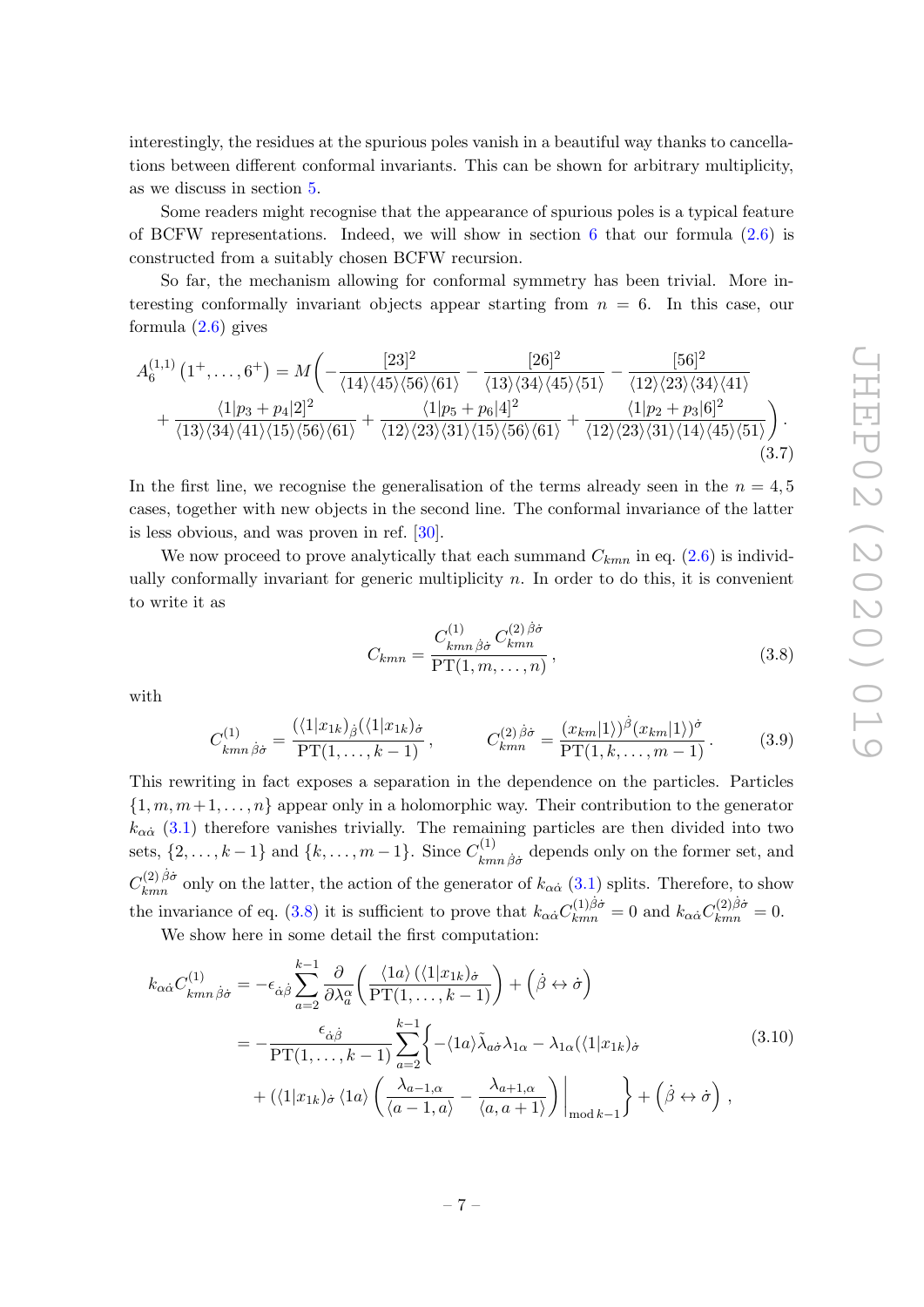where the indices  $\beta$  and  $\dot{\sigma}$  are symmetrised, and the labels of the spinors in the parentheses are defined modulus  $k-1$ , namely  $\lambda_k^{\alpha}|_{\text{mod }k-1} = \lambda_1^{\alpha}$ . Next, we apply a Schouten identity and perform standard manipulations to draw out a telescoping sum,

<span id="page-8-1"></span>
$$
k_{\alpha\dot{\alpha}}C_{kmn\,\dot{\beta}\dot{\sigma}}^{(1)} = -\frac{\epsilon_{\dot{\alpha}\dot{\beta}}\left(\langle 1|x_{1k}\rangle_{\dot{\sigma}} + \epsilon_{\dot{\alpha}\dot{\sigma}}\left(\langle 1|x_{1k}\rangle_{\dot{\beta}}\right)}{\mathrm{PT}(1,\ldots,k-1)} \left\{-\lambda_{1\alpha}\right.\right.\left. - \sum_{a=2}^{k-1} \left(\frac{\langle 1a\rangle}{\langle a,a+1\rangle}\lambda_{a+1,a} - \frac{\langle 1,a-1\rangle}{\langle a-1,a\rangle}\lambda_{a\alpha}\right)\Big|_{\mathrm{mod}\,k-1}\right\}.
$$
\n(3.11)

In the second line of eq.  $(3.11)$  we recognise the telescoping sum

$$
\sum_{a=2}^{k-1} (f_{a,\alpha} - f_{a-1,\alpha}) = f_{k-1,\alpha} - f_{1,\alpha},
$$
\n(3.12)

with  $f_{a,\alpha} = \frac{\langle 1a \rangle}{\langle a,a+1 \rangle}$  $\frac{\langle 1a \rangle}{\langle a,a+1 \rangle} \lambda_{a+1,\alpha}\Big|_{\text{mod }k-1}$ . Since  $f_{1,\alpha} = 0$  and  $f_{k-1,\alpha} = -\lambda_{1\alpha}$ , the sum exactly cancels out the first line of eq.  $(3.11)$ , thus giving

<span id="page-8-2"></span>
$$
k_{\alpha\dot{\alpha}}C^{(1)}_{kmn\,\dot{\beta}\dot{\sigma}} = 0. \tag{3.13}
$$

It is sufficient to trade the labels  $\{2, \ldots, k-1\}$  for  $\{k, \ldots, m-1\}$  in the chain of equalities given by eqs.  $(3.10)$ ,  $(3.11)$  and  $(3.12)$  to show that

$$
k_{\alpha\dot{\alpha}}C_{kmn}^{(2)\dot{\beta}\dot{\sigma}} = 0, \qquad (3.14)
$$

which completes the proof.

Note that the conformal invariance of the planar amplitudes  $A_n^{(1,1)}$  implies that of the subleading-colour ones  $A_n^{(1,0)}$ . Although the reverse is not true, it is still very interesting that the remarkably compact expressions for the subleading-colour components presented in ref.  $[16]$  were proven to be conformally invariant for arbitrary n in ref.  $[30]$ .

## <span id="page-8-0"></span>4 Hints for dual conformal symmetry

The numerators of the summands in our formula [\(2.7\)](#page-4-3) have an intriguing reminiscence of the NMHV super-amplitudes in  $\mathcal{N} = 4$  super Yang-Mills. The latter enjoy an additional symmetry, dual (super)conformal symmetry [\[1\]](#page-19-0). It is therefore natural to ask whether the one-loop all-plus amplitudes have traces of this symmetry as well.

Dual conformal symmetry is a dynamic symmetry, namely it is not present in the Lagrangian, and emerges only at the level of the scattering amplitudes. Its presence can be most naturally revealed by viewing the scattering amplitudes as functions of the dual coordinates  $x_i$ , related to the momenta by  $p_i = x_i - x_{i+1}$  with  $x_{n+1} \equiv x_1$ . Then, dual conformal symmetry is the ordinary conformal symmetry in dual space.

We find that the one-loop four-gluon all-plus amplitude is indeed a dual conformal invariant, namely it is annihilated by the infinitesimal generator of dual special conformal transformations [\[1,](#page-19-0) [31\]](#page-20-12),

<span id="page-8-3"></span>
$$
K^{\alpha\dot{\alpha}} = \sum_{i=1}^{n} \left[ x_i^{\dot{\alpha}\beta} \lambda_i^{\alpha} \frac{\partial}{\partial \lambda_i^{\beta}} + x_{i+1}^{\dot{\beta}\alpha} \tilde{\lambda}_i^{\dot{\alpha}} \frac{\partial}{\partial \tilde{\lambda}_i^{\dot{\beta}}} \right].
$$
 (4.1)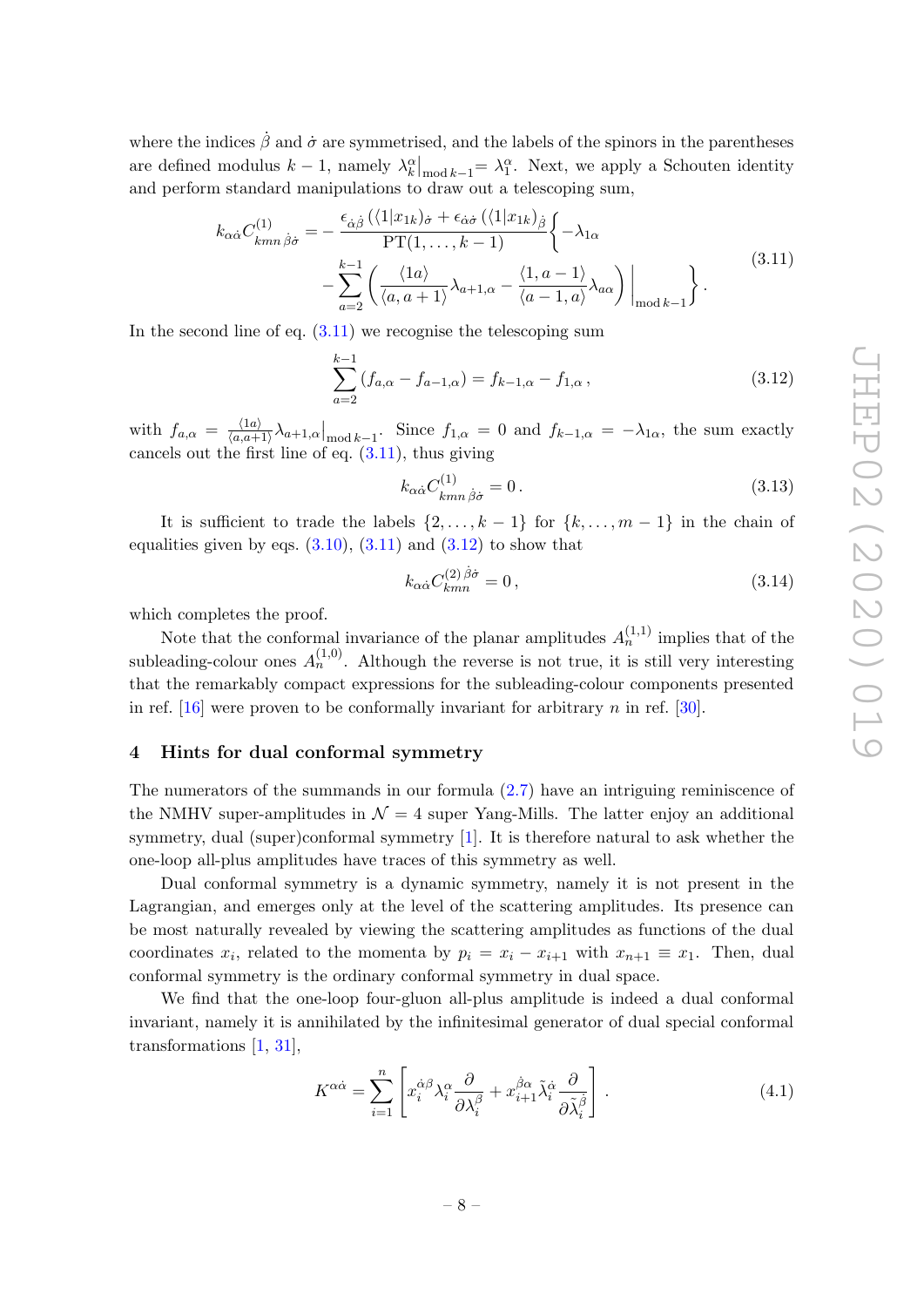At higher multiplicity, the full all-plus amplitude does not retain any sign of dual conformal symmetry as a whole. Quite remarkably, however, the individual summands  $C_{kmn}$ are actually covariant under dual special conformal transformations projected along a specific direction.

The easiest way to see that the one-loop four-gluon all-plus amplitude is dual conformally invariant is to look at the infinitesimal variation generated by  $K^{\alpha\dot{\alpha}}$  [\(4.1\)](#page-8-3) projected along some direction b,

<span id="page-9-2"></span><span id="page-9-1"></span><span id="page-9-0"></span>
$$
\delta_b = b_{\dot{\alpha}\alpha} K^{\alpha\dot{\alpha}} \,. \tag{4.2}
$$

For convenience of the reader we list the infinitesimal transformations of the spinors and of the dual variables:

$$
\delta_b|i\rangle = x_i b|i\rangle \,,\tag{4.3}
$$

$$
\delta_b[i] = x_{i+1}b[i],\tag{4.4}
$$

$$
\delta_b x_{ij} = x_i b x_{ij} + x_{ij} b x_j. \tag{4.5}
$$

A function  $f$  transforms covariantly with weight  $w$  under dual conformal transformations if  $\delta_b f = wf$ . From eqs. [\(4.3\)](#page-9-0), [\(4.4\)](#page-9-1) and [\(4.5\)](#page-9-2) it is straightforward to see that spinor contractions with adjacent indices transform covariantly under dual conformal symmetry,

$$
\delta_b \langle i \, i+1 \rangle = 2(b \cdot x_i) \langle i \, i+1 \rangle \,, \tag{4.6}
$$

<span id="page-9-3"></span>
$$
\delta_b[i \, i+1] = 2(b \cdot x_{i+2})[i \, i+1]. \tag{4.7}
$$

Using these equations it is easy to verify that the one-loop four-gluon all-plus amplitude given by eq.  $(3.2)$  or  $(3.3)$  enjoys dual conformal symmetry. In fact, it is a Yangian invariant [\[31\]](#page-20-12).

At  $n = 5$  several spinor brackets have non-adjacent indices, therefore the dual conformal properties are not obvious at first sight. Looking at the general formula  $(2.6)$ , we see that  $\lambda_1$  breaks the dual conformal covariance. For instance,  $\langle 1|x_1kx_{km}|m\rangle$  is dual conformally covariant, but projecting by  $|1\rangle$  rather than  $|m\rangle$  breaks the symmetry,

$$
\delta_b \langle 1 | x_{1k} x_{km} | 1 \rangle = 2b \cdot (x_1 + x_k + x_m) \langle 1 | x_{1k} x_{km} | 1 \rangle - \langle 1 | x_{1k} x_{km} x_{m1} b | 1 \rangle. \tag{4.8}
$$

We recognise on the left-hand side of eq.  $(4.8)$  the factor in the numerator of the summands  $C_{kmn}$  [\(2.7\)](#page-4-3). The same conclusion holds for the full  $C_{kmn}$ .

The fact that  $\lambda_1$  alone breaks the symmetry, however, suggests to project the dual conformal variation along a specific direction, in our case  $p_1$ .<sup>[4](#page-9-4)</sup> The existence of such a subgroup of dual conformal symmetry, called directional dual conformal symmetry, has been recently unveiled and used in the computation of certain non-planar loop integrals [\[32–](#page-20-13)[34\]](#page-20-14) (see also ref.  $[35]$ ). The projection by  $p_1$  in fact removes all the terms which would break the dual conformal covariance, as can be clearly seen by taking  $b \propto p_1$  in eq. [\(4.8\)](#page-9-3). This implies

<span id="page-9-4"></span><sup>&</sup>lt;sup>4</sup>In fact, it suffices to project by  $\lambda_1$ . Any parameter  $b_{\alpha\dot{\alpha}} \propto \lambda_{1\alpha} \tilde{\lambda}_{j\dot{\alpha}} \forall j$  would eliminate the non-covariant terms. We prefer to project by  $b \propto p_1$  for simplicity.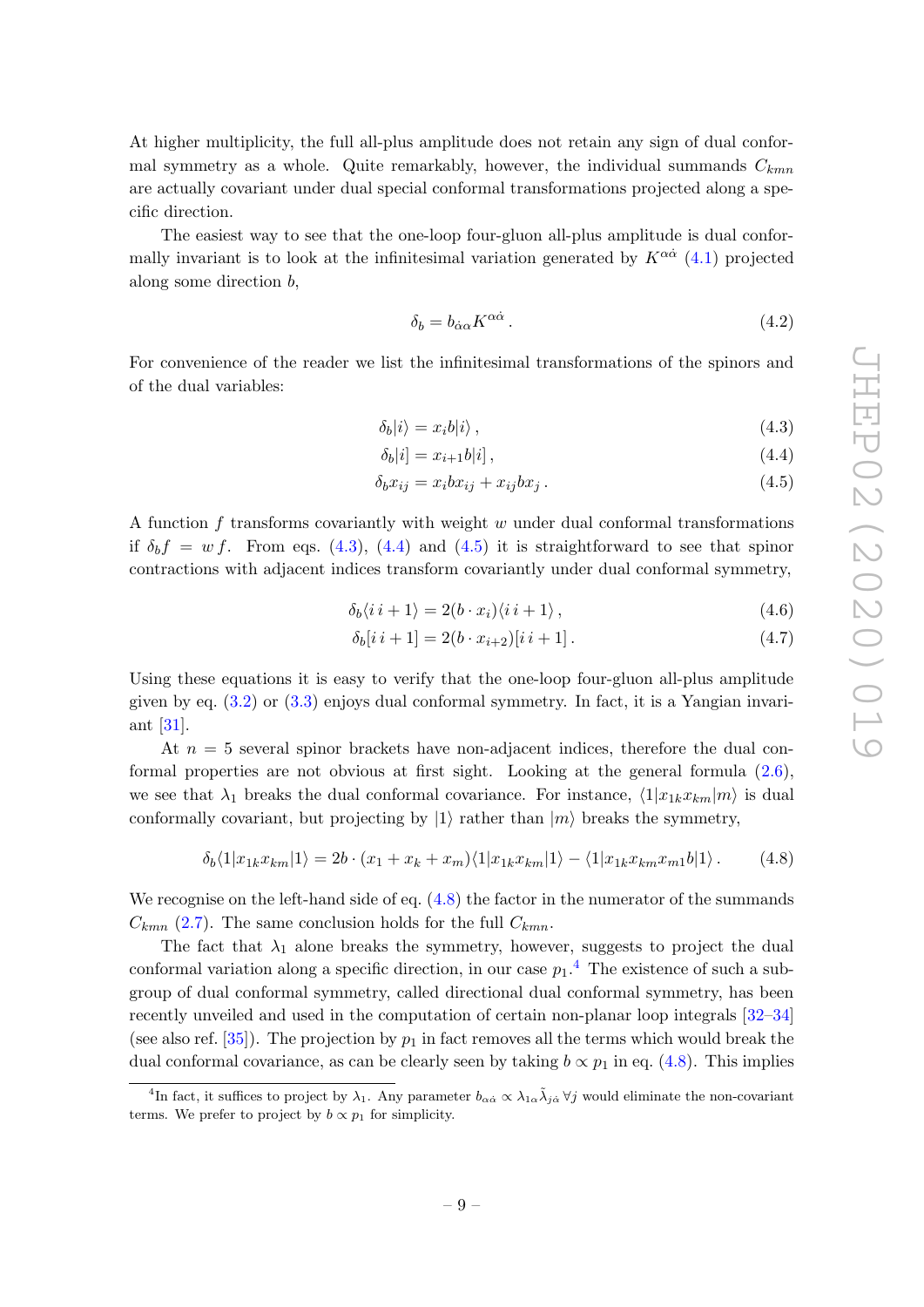that the numerator of  $C_{kmn}$  [\(2.7\)](#page-4-3) transforms in a covariant way under dual conformal variations along the direction  $b = \epsilon p_1$ , for some infinitesimal parameter  $\epsilon$ . Remarkably, the same holds for the denominator, so that each summand  $C_{kmn}$  in our formula [\(2.6\)](#page-4-2) is directionally dual conformally covariant,

$$
\delta_{\epsilon p_1} C_{kmn} = 2\epsilon p_1 \cdot \left( 2x_1 + x_k + x_m - \sum_{i=1}^n x_i \right) C_{kmn} . \tag{4.9}
$$

It is clear, however, that each term in our formula [\(2.6\)](#page-4-2) transforms with different dual conformal weights, so that the entire formula does not have a symmetry that can be clearly stated. If the whole formula had been covariant along some direction, then — because of the cyclic symmetry of the all-plus planar amplitude — it would have been covariant along any direction. This is what happens in the  $n = 4$  case: the sum contains only one summand, which indeed is exactly dual conformal. At higher multiplicity, the presence of a preferred direction,  $p_1$ , is a mere artefact of the representation of the summands we chose, but has no meaning for the complete amplitude. Nevertheless, it is remarkable that the one-loop all-plus amplitude can be written in such a form that each term, separately, exhibits dual conformal covariance properties.

#### <span id="page-10-0"></span>5 Analytic structure of the amplitude

There is a tension between manifest conformal symmetry and manifest analytic properties. As discussed in section [2,](#page-3-0) our formula  $(2.6)$  is manifestly conformally invariant, but its analytic properties are obscured. In this section we verify that it has the correct leading behaviour in the soft and collinear limits, and that the spurious poles where non-adjacent momenta become collinear have vanishing residues.

Note that the collinear behaviour and the absence of spurious poles fix entirely the one-loop all-plus amplitudes for  $n > 5$  [\[19,](#page-20-0) [21\]](#page-20-1). The fact that our formula [\(2.6\)](#page-4-2) matches the known  $n = 4, 5$  results and has the correct analytic properties is a proof of its validity.

## <span id="page-10-1"></span>5.1 Soft limit

Let us first consider the soft limit, namely the limit in which all components of a gluon momentum, say  $p_i$ , go to zero. The leading divergence of the one-loop all-plus planar amplitude factorises into a universal tree-level soft factor and the one-loop amplitude with gluon  $j$  removed [\[36,](#page-20-16) [37\]](#page-20-17),

<span id="page-10-2"></span>
$$
A_n^{(1,1)}(1^+,\ldots,n^+)\stackrel{p_j\to 0}{\sim} \text{Soft}^{(0)}(j-1,j^+,j+1) A_{n-1}^{(1,1)}(1^+,\ldots,\hat{j}^+,\ldots,n^+),\tag{5.1}
$$

where

$$
Soft^{(0)}(i,j^+,k) = \frac{\langle ik \rangle}{\langle ij \rangle \langle jk \rangle}.
$$
\n(5.2)

Note that, for a generic one-loop amplitude, eq. [\(5.1\)](#page-10-2) would contain also a term with the one-loop soft factor and the tree-level amplitude, but the latter vanishes in the all-plus helicity case.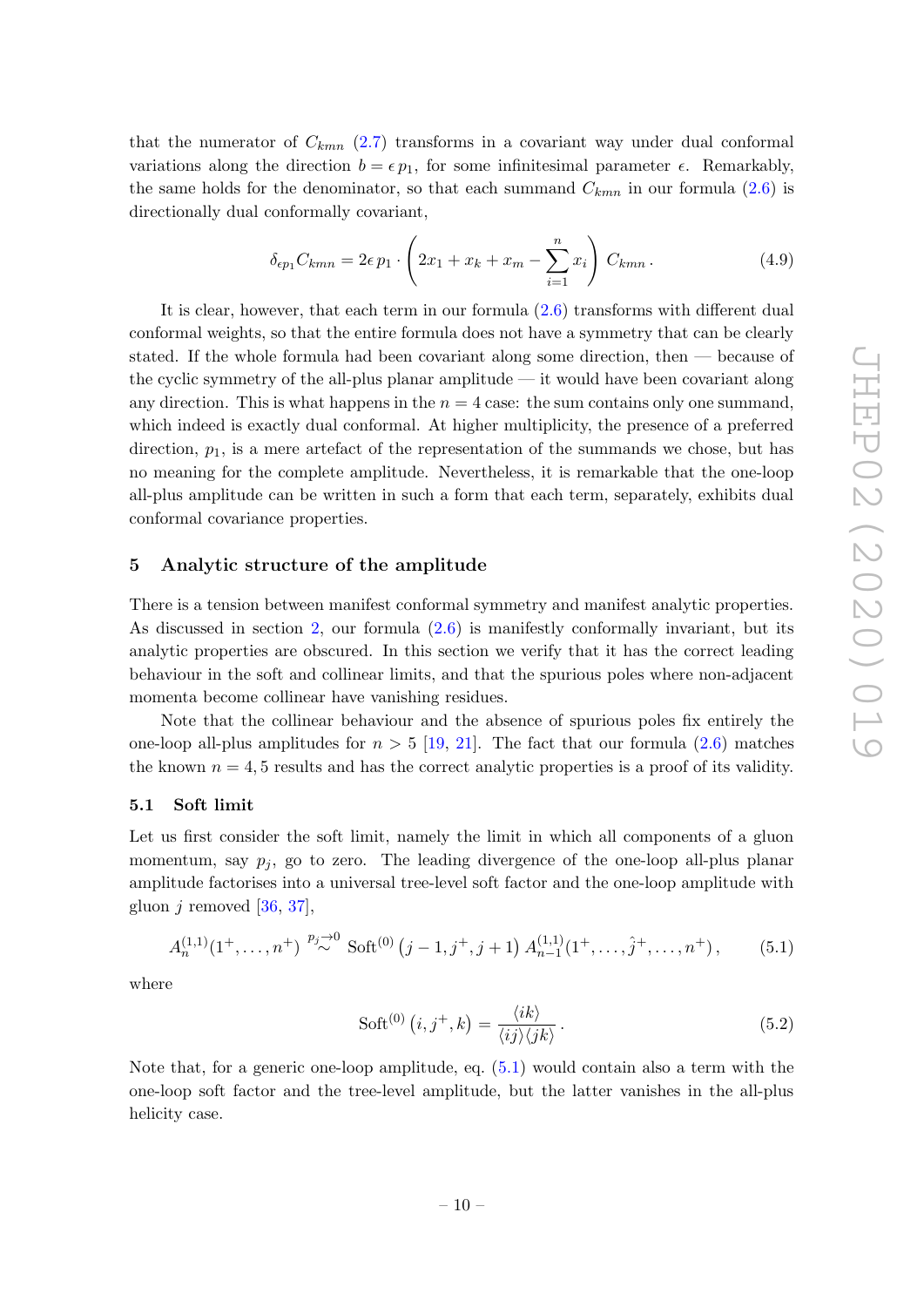Let us now investigate the leading soft behaviour of our formula  $(2.6)$ . For this purpose, it is convenient to start from eq. [\(2.9\)](#page-5-3) for the summands  $C_{kmn}$ . The terms with  $k = j$ ,  $m = j + 1$  in the sum vanish as  $p_j \to 0$ . The others give

<span id="page-11-1"></span>
$$
A_{n}^{(1,1)}(1^{+},...,n^{+}) \underset{p_{j}\to 0}{\sim} \frac{\langle j-1 j+1 \rangle} {\langle j-1 j \rangle \langle j j+1 \rangle} \frac{-M}{\Pr(1,...,\hat{j},...,n)}
$$
  

$$
\left\{ \left( \sum_{k=3}^{j-1} \sum_{m=k+1}^{j-1} + \sum_{k=3}^{n} \sum_{m=j+2}^{n} + \sum_{k=j+2}^{n} \sum_{m=k+1}^{n} \right) \frac{\langle 1 | x_{1k} x_{km} | 1 \rangle^{2} \langle k-1 k \rangle \langle m-1 m \rangle}{\langle 1 k-1 \rangle \langle 1 k \rangle \langle 1 m-1 \rangle \langle 1 m \rangle} + \frac{\langle j-1 j+1 \rangle}{\langle 1 j-1 \rangle \langle 1 j+1 \rangle} \left( \sum_{k=3}^{j-1} \frac{\langle 1 | x_{1k} x_{k,j+1} | 1 \rangle^{2} \langle k-1 k \rangle}{\langle 1 k-1 \rangle \langle 1 k \rangle} + \sum_{m=j+2}^{n} \frac{\langle 1 | x_{1,j+1} x_{j+1,m} | 1 \rangle^{2} \langle m-1 m \rangle}{\langle 1 m-1 \rangle \langle 1 m \rangle} \right) \right\}.
$$
  
(5.3)

We see that the single sums in eq. [\(5.3\)](#page-11-1) extend the second double sum to  $m = j+1$ , and the third to  $k = j + 1$ , respectively. The resulting expression is therefore that of the one-loop  $(n-1)$ -gluon all-plus amplitude  $A_{n-1}^{(1,1)}$  $_{n-1}^{(1,1)}(1^+,\ldots,\hat{j}^+,\ldots,n^+)$ , in perfect agreement with the expected leading soft behaviour [\(5.1\)](#page-10-2).

#### <span id="page-11-0"></span>5.2 Collinear limit

We now check that our expression [\(2.6\)](#page-4-2) exhibits the correct behaviour as two adjacent momenta, say  $p_j$  and  $p_{j+1}$ , become collinear, i.e.

<span id="page-11-2"></span>
$$
p_j \to z P,
$$
  
\n
$$
p_{j+1} \to (1-z) P,
$$
\n(5.4)

for some factor z, with  $P = p_j + p_{j+1}$ .

At one loop, the leading behaviour of the planar  $n$ -gluon all-plus amplitude in the collinear limit  $(5.4)$  has the form  $[23-25, 38, 39]$  $[23-25, 38, 39]$  $[23-25, 38, 39]$  $[23-25, 38, 39]$  $[23-25, 38, 39]$  $[23-25, 38, 39]$ 

<span id="page-11-3"></span>
$$
A_n^{(1,1)}(\ldots,j^+,(j+1)^+,\ldots) \stackrel{j||j+1}{\sim} \text{Split}^{(0)}_{-}(z;j^+, (j+1)^+) A_{n-1}^{(1,1)}(\ldots,P^+,\ldots) , \quad (5.5)
$$

where  $\text{Split}_{-}^{(0)}$  is the tree-level  $g^{-} \to g^{+}g^{+}$  splitting function,

$$
\text{Split}^{(0)}_{-}\left(z; j^{+}, (j+1)^{+}\right) = \frac{1}{\sqrt{z(1-z)}\langle j j+1 \rangle}.
$$
\n(5.6)

Just like in the soft limit case, the behaviour of the one-loop all-plus amplitude is particularly simple, because the all-plus and single-minus amplitudes vanish at tree-level. In general, there would be a contribution from the one-loop splitting functions and the treelevel amplitudes as well.

In order to take the collinear limit of our expression  $(2.6)$ , we follow the procedure described in ref. [\[40\]](#page-21-2). We introduce two auxiliary momenta,  $P = \lambda_P \tilde{\lambda}_P$  and  $r = \lambda_r \tilde{\lambda}_r$ , and two parameters,  $\theta$  and  $\epsilon$ , to parametrise the spinor helicity variables as

$$
\lambda_j = \lambda_P \cos \theta - \epsilon \lambda_r \sin \theta, \qquad \tilde{\lambda}_j = \tilde{\lambda}_P \cos \theta - \epsilon \tilde{\lambda}_r \sin \theta, \n\lambda_{j+1} = \lambda_P \sin \theta + \epsilon \lambda_r \cos \theta, \qquad \tilde{\lambda}_{j+1} = \tilde{\lambda}_P \sin \theta + \epsilon \tilde{\lambda}_r \cos \theta,
$$
\n(5.7)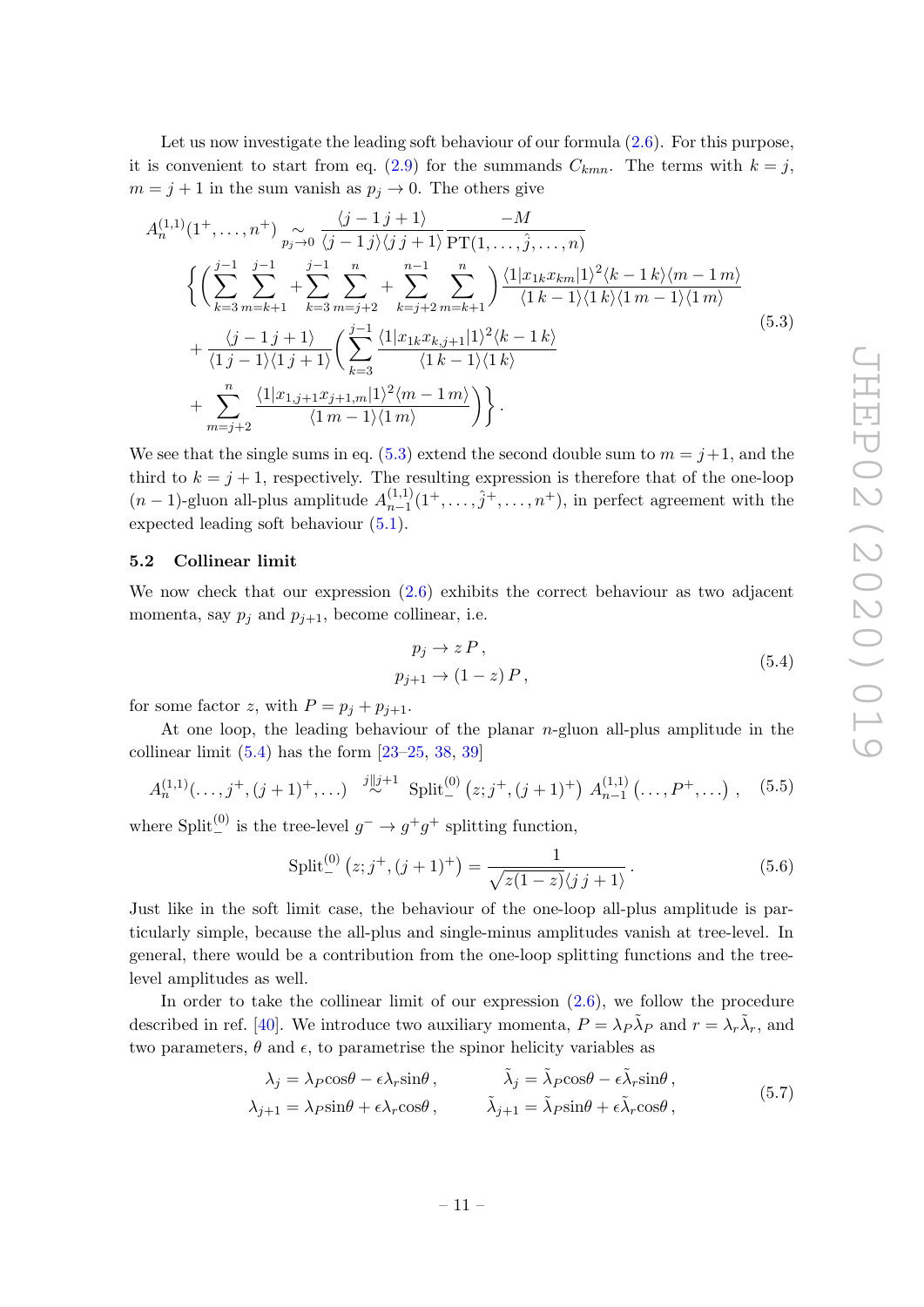such that

$$
p_j + p_{j+1} = \lambda_P \tilde{\lambda}_P + \epsilon^2 \lambda_r \tilde{\lambda}_r. \tag{5.8}
$$

In the limit  $\epsilon \to 0$  we recover eq. [\(5.4\)](#page-11-2), with  $\cos \theta = \sqrt{z}$  and  $\sin \theta =$ √  $\overline{1-z}$ .

The collinear analysis of our formula [\(2.6\)](#page-4-2) is then very similar to the soft one, and reveals perfect agreement with the expected behaviour [\(5.5\)](#page-11-3).

## <span id="page-12-0"></span>5.3 Absence of spurious poles

Finally, we know that the planar amplitude does not contain poles where two non-adjacent momenta become collinear. Let us show that eq.  $(2.6)$  is free of such poles. Looking at the expression of the summands given by eq. [\(2.9\)](#page-5-3), it is clear that the only spurious poles are of the type  $1/\langle 1j \rangle$ . The terms of the sum in eq. [\(2.6\)](#page-4-2) that appear to contain this pole are the ones with  $k, k - 1 = j$  or  $m, m - 1 = j$ . The term  $C_{j,j+1,n}$  does not actually contain any  $1/\langle 1 j \rangle$  pole, as becomes apparent on rewriting

$$
C_{j,j+1,n}=-\frac{1}{\mathrm{PT}(1,2,\ldots,n)}\frac{\langle 1|x_{1j}|j]^2\langle j-1|j\rangle\langle j|j+1\rangle}{\langle 1|j-1\rangle\langle 1|j+1\rangle},
$$

starting from eq. [\(2.9\)](#page-5-3). The remaining terms contributing to the pole are then

$$
\frac{MB}{\text{PT}(1,\ldots,n)} \bigg( \sum_{m=j+2}^{n} \frac{\langle 1 | x_{1,j+1} x_{j+1,m} | 1 \rangle^2 \langle m-1 | m \rangle}{\langle 1 | m-1 \rangle \langle 1 | m \rangle} + \sum_{k=3}^{j-1} \frac{\langle 1 | x_{1,k} x_{k,j+1} | 1 \rangle^2 \langle k-1 | k \rangle}{\langle 1 | k-1 \rangle \langle 1 | k \rangle} \bigg), \tag{5.9}
$$

where

$$
B = \frac{\langle j - 1j \rangle}{\langle 1 j - 1 \rangle \langle 1 j \rangle} + \frac{\langle j j + 1 \rangle}{\langle 1 j \rangle \langle 1 j + 1 \rangle}.
$$
 (5.10)

Through Schouten identities it is however easy to see that

$$
B = \frac{\langle j-1, j+1 \rangle}{\langle 1j-1 \rangle \langle 1j+1 \rangle},\tag{5.11}
$$

so that no  $1/\langle 1 j \rangle$  pole is left.

#### <span id="page-12-1"></span>6 Proof of the new formula via BCFW recursion

On-shell recursive techniques have proven very successful for the computation of scattering amplitudes. In this section we prove our all-n formula  $(2.6)$  for the one-loop all-plus amplitudes through the Britto-Cachazo-Feng-Witten (BCFW) recursion [\[41\]](#page-21-3). We start with a briew review of this technique.

If an *n*-particle scattering amplitude  $A_n$  is finite and rational, its form can be reconstructed from the knowledge of its poles and residues. The idea at the basis of the BCFW recursion is to perform such analysis by shifting by a complex parameter  $z$  the external momenta, and studying the amplitude evaluated at the deformed kinematics  $A_n(z)$  as a function of z.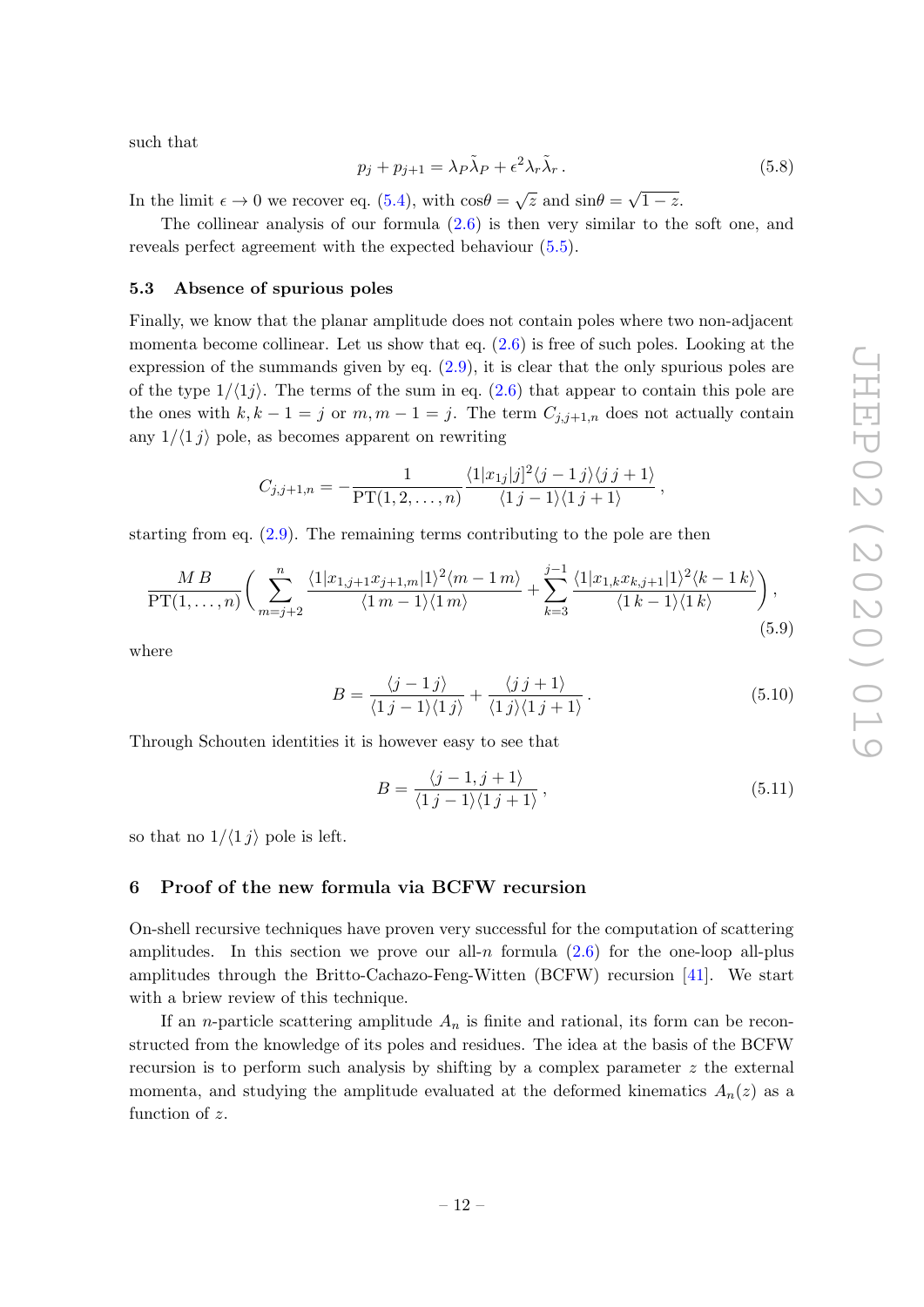The momenta, say  $p_a$  and  $p_b$ , are shifted in such a way that on-shellness and momentum conservation are preserved. This can be achieved for instance by shifting the corresponding spinors as

<span id="page-13-1"></span>
$$
\tilde{\lambda}_a \to \tilde{\lambda}_a - z \tilde{\lambda}_b, \qquad \lambda_b \to \lambda_b + z \lambda_a. \tag{6.1}
$$

Then, if the shifted amplitude  $A_n(z)$  is a finite rational function with poles at points  $z_i$ , we can apply Cauchy's theorem to  $A_n(z)/z$  with a contour encircling infinity. As a result, the original unshifted amplitude  $A_n = A_n (z = 0)$  is rewritten in terms of the residues of the shifted one,

<span id="page-13-0"></span>
$$
A_n = C_n^{\infty} - \sum_{\text{poles } z_i} \text{Res}_{z = z_i} \left( \frac{A_n(z)}{z} \right) ,\qquad (6.2)
$$

where the sum runs over the finite-distance poles  $z_i$ , i.e.  $|z_i| < \infty$ , and  $C_n^{\infty}$  is the residue at  $z = \infty$ , i.e.

$$
C_n^{\infty} = \lim_{z \to \infty} A_n(z).
$$
 (6.3)

Tree-level amplitudes are rational functions of the spinor products, and hence of z. Furthermore, they have only simple poles, corresponding to multi-particle and collinear poles. On such poles a tree-level amplitude  $A_n^{(0)}$  factorises into the product of lowermultiplicity tree amplitudes, so that eq.  $(6.2)$  becomes

<span id="page-13-2"></span>
$$
A_n^{(0)} = C_n^{\infty} + \sum_{i,\sigma} A_{n_i}^{(0)\,\sigma}(z = z_i) \frac{i}{P_i^2} A_{n+2-n_i}^{(0)\,-\sigma}(z = z_i) \,,\tag{6.4}
$$

where  $\sigma = \pm 1$  is the helicity of the intermediate state with momentum  $P_i$ , and i labels all possible factorisations such that the shifted legs  $a$  and  $b$  appear on opposite sides of the pole. Finally, at tree level it is always possible to find a choice for the shifted momenta [\(6.1\)](#page-13-1) such that there is no pole at infinity. In such case, eq.  $(6.4)$  gives a completely algorithmic recursion relation for the amplitude.

At loop level the situation is more complicated. First of all, loop amplitudes are in general not rational. The all-plus and single-minus amplitudes however vanish at tree-level, so that they are finite and rational at one loop.

The second complication is due to the potential presence of double poles, introduced by the one-loop all-plus and all-minus splitting functions regulating the collinear singularities [\[39\]](#page-21-1). The latter are however removed by vanishing tree-level amplitudes, so that the one-loop all-plus amplitude has only simple poles. Note however that the one-loop single-minus amplitude, instead, does contain double poles.

Thanks to these simplifications, the BCFW recursion relation for the one-loop allplus amplitudes is identical to the one for tree-level amplitudes given by eq. [\(6.4\)](#page-13-2), with an additional sum over the two ways of assigning the loop to the pair of lower-multiplicity amplitudes,

<span id="page-13-3"></span>
$$
A_n^{(1)} = C_n^{\infty} + \sum_{\ell=0,1} \sum_{i,\sigma} A_{n_i}^{(1-\ell)\sigma}(z=z_i) \frac{i}{P_i^2} A_{n+2-n_i}^{(\ell)-\sigma}(z=z_i). \tag{6.5}
$$

Finally, there is the issue of the residue at infinity, which produces the surface term  $C_n^{\infty}$ in the recursions  $(6.4)$  and  $(6.5)$ . As can be understood from the known result  $(2.3)$ , there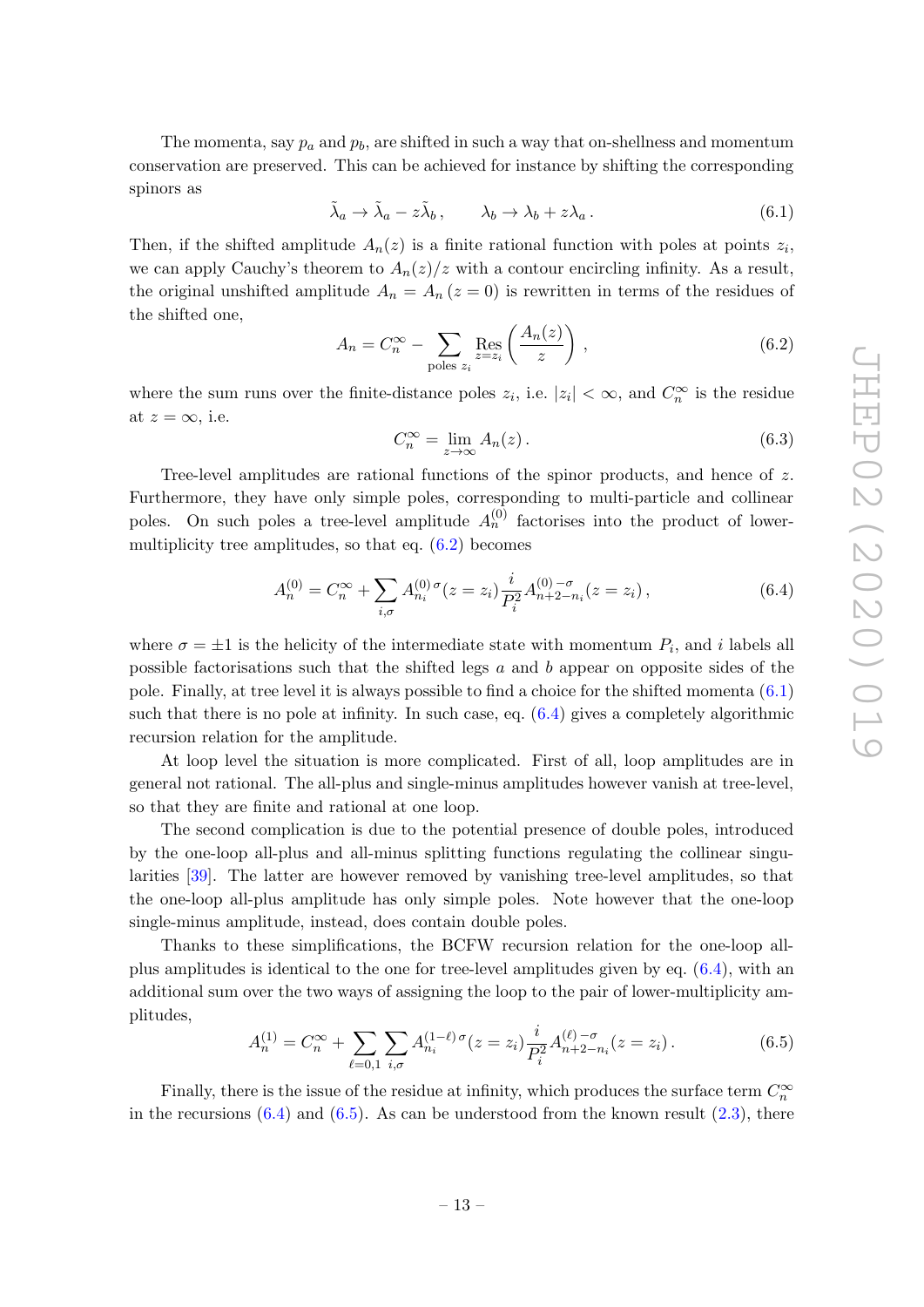is no shift of the form [\(6.1\)](#page-13-1) for which the amplitude would vanish as  $z \to \infty$ . In ref. [\[42\]](#page-21-4) the authors propose a more refined shift of three spinors which removes the pole at infinity. However, that shift breaks the manifest conformal invariance of the separate terms in the recursion.

The ordinary BCFW shift of the form  $(6.1)$ , on the other hand, is conformally invariant: any term constructed via BCFW recursion with shift [\(6.1\)](#page-13-1) from conformally invariant lower-multiplicity amplitudes is in its turn conformally invariant. This remarkable property becomes transparent in twistor space [\[43\]](#page-21-5).

Since our goal is to expose the conformal invariance of the one-loop all-plus amplitude, we prefer to tame the pole at infinity by combining two complementary BCFW shifts [\[44,](#page-21-6) [45\]](#page-21-7). The basic idea is that the residue at infinity for one shift may be given by finite-distance residues of a second, auxiliary shift. By combining two suitably chosen BCFW shifts, therefore, it may be possible to reconstruct the whole amplitude, including the surface term.

We now present a proof by induction of our formula  $(2.6)$ . The proof is based on the recursion relation  $(6.5)$  coming from the shift

<span id="page-14-3"></span><span id="page-14-1"></span>
$$
\lambda_2 \longrightarrow \hat{\lambda}_2 = \lambda_2 + z\lambda_1, \qquad \tilde{\lambda}_1 \longrightarrow \hat{\tilde{\lambda}}_1 = \tilde{\lambda}_1 - z\tilde{\lambda}_2, \qquad (6.6)
$$

which we denote by  $\langle 2, 1]_z$ . In section [6.1](#page-14-0) we show that the amplitude has a non-vanishing residue at  $z \to \infty$  under the deformation  $\langle 2, 1]_z$ , so that the recursion relation contains a surface term. We find that this surface term is contained in the finite-distance residues of a second, auxiliary BCFW shift,

$$
\lambda_{n-1} \longrightarrow \hat{\lambda}_{n-1} = \lambda_{n-1} + w\lambda_1, \qquad \tilde{\lambda}_1 \longrightarrow \hat{\tilde{\lambda}}_1 = \tilde{\lambda}_1 - w\tilde{\lambda}_{n-1}, \qquad (6.7)
$$

labeled by  $\langle n-1, 1]_w$ . We then use the latter shift to determine by recursion the surface term of the original recursion based on  $\langle 2, 1]_z$ . Finally, we solve the recursion for the complete one-loop all-plus amplitude in section [6.2.](#page-16-0)

## <span id="page-14-0"></span>6.1 Term at infinity

Let us consider the behaviour at  $z \to \infty$  of our formula [\(2.6\)](#page-4-2) under the deformation  $\langle 2, 1]_z$  [\(6.6\)](#page-14-1). The numerator in eq. [\(2.6\)](#page-4-2) is independent of z thanks to the projection by  $\lambda_1$ . Analysing the denominator, we see that one type of term leads to a non-vanishing behaviour at infinity. The ensuing residue at infinity is

<span id="page-14-2"></span>
$$
C_n^{\infty} = \lim_{z \to \infty} A_n^{(1,1)}(z)
$$
  
=  $M \sum_{m=4}^n \frac{[2|x_{3n}|]^2}{\text{PT}(1,3,4,\dots,m-1)\text{PT}(1,m,m+1,\dots,n)}$   
=  $\frac{M}{\text{PT}(1,3,\dots,n)} \sum_{m=4}^n \frac{[2|x_{3n}|]^2 \langle m-1|m \rangle}{\langle m-11 \rangle \langle 1|m \rangle}$ . (6.8)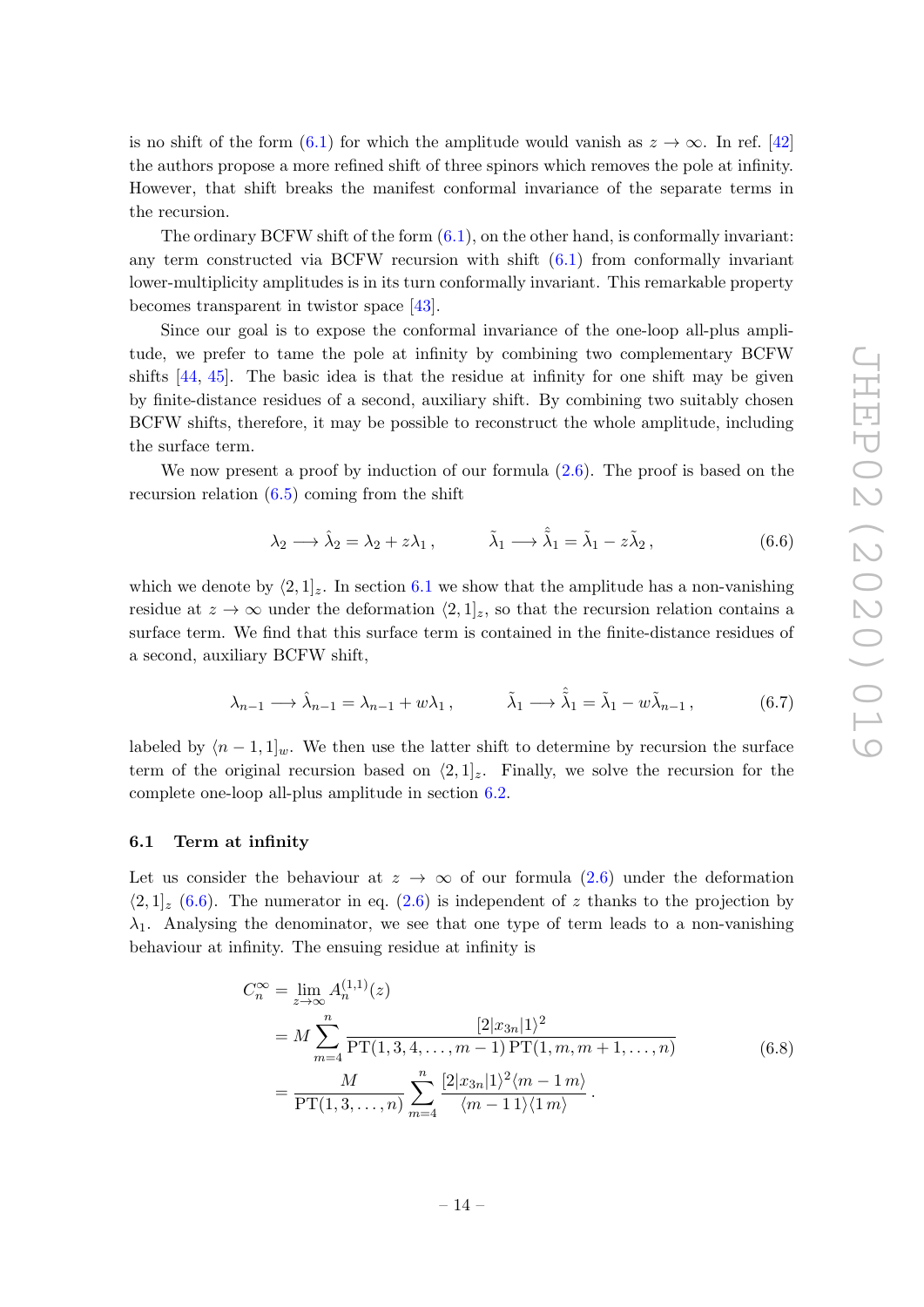Note that, after some manipulation and the use of telescoping series, this can be shown to match the residue at infinity obtained from the original formula  $(2.3)$ .<sup>[5](#page-15-0)</sup> In this section we show that the surface term  $C_n^{\infty}$  [\(6.8\)](#page-14-2) can be obtained via the auxiliary BCFW recursion  $\langle n-1, 1]_{w}$  [\(6.7\)](#page-14-3), without assuming the knowledge of the full amplitude.

The surface term given by eq. [\(6.8\)](#page-14-2) vanishes at infinity under certain other shifts, in particular by deforming momenta  $p_1$  and  $p_{n-1}$ . It is thus natural to expect that we can find  $C_n^{\infty}$  from  $C_{n-1}^{\infty}$  using the BCFW shift  $(n-1, 1]_w$  [\(6.7\)](#page-14-3).

In general there is some overlap between the finite-distance residues arising from two different shifts, and — provided that the shifts complement each other — the full solution can be reconstructed by careful comparison. Doing this with the two shifts  $(2, 1]_z$  [\(6.6\)](#page-14-1) and  $(n-1, 1]_w$  [\(6.7\)](#page-14-3) for  $n = 5, 6, 7$ , a clear pattern emerges: the *n*-point surface term  $C_n^{\infty}$ is given by the residues at the finite-distance poles of the  $(n-1)$ -surface term  $C_{n-1}^{\infty}$  under the shift  $(n - 1, 1]_w$  [\(6.7\)](#page-14-3).

This translates into a homogeneous recursion relation for the surface term  $C_n^{\infty}$ , based on the BCFW shift  $\langle n - 1, 1]_w$  [\(6.7\)](#page-14-3), which is completely decoupled from the rest of the amplitude. This recursion receives contributions from the two diagrams shown in figure [1,](#page-16-1) and explicitly reads

<span id="page-15-1"></span>
$$
C_n^{\infty} = C_{n-1}^{\infty}(\hat{1}, 2, \dots, n-2, \hat{P}_{n-1,n}) \frac{i}{P_{n-1,n}^2} A_{\overline{\text{MHV}}}(\widehat{n-1}, n, -\hat{P}_{n-1,n}) + C_{n-1}^{\infty}(\hat{1}, 2, \dots, n-3, \hat{P}_{n-2,n-1}, n) \frac{i}{P_{n-2,n-1}^2} A_{\overline{\text{MHV}}} (n-2, \widehat{n-1}, -\hat{P}_{n-2,n-1}),
$$
(6.9)

where the hats denote deformation according to eq. [\(6.7\)](#page-14-3),  $P_{ij} = p_i + p_j$ , and  $A_{\overline{\text{MHV}}}$  is the three-point anti-MHV amplitude,

<span id="page-15-3"></span>
$$
A_{\overline{\text{MHV}}}(a,b,c) = i \frac{[ab]^3}{[bc][ca]}.
$$
\n(6.10)

It is understood that the two terms on the right-hand side of eq. [\(6.9\)](#page-15-1) are evaluated at the values of the deformation parameter w for which  $\hat{P}_{n-1,n}^2 = 0$  and  $\hat{P}_{n-2,n-1}^2 = 0$ , respectively.

We assume, by induction hypothesis, that the  $(n-1)$ -point surface term  $C_{n-1}^{\infty}$  is given by eq.  $(6.8)$ . Then, the contribution from the diagram in figure [1a,](#page-16-1) in the first line of eq. [\(6.9\)](#page-15-1), can be written as

<span id="page-15-2"></span>
$$
\frac{-M}{\text{PT}(1,3,\ldots,n)} \left\{ \frac{\langle n-2,n-1\rangle\langle n\,1\rangle}{\langle n-2,n\rangle\langle 1,n-1\rangle} \left( \sum_{m=4}^{n-2} \frac{[2|x_{3m}|1\rangle^2\langle m-1,m\rangle}{\langle m-1,1\rangle\langle m\,1\rangle} \right) - \frac{[2|x_{3,n-1}|1\rangle^2\langle n-2,n-1\rangle}{\langle n-2,1\rangle\langle n-1,1\rangle} \right\}.
$$
\n(6.11)

<span id="page-15-0"></span><sup>&</sup>lt;sup>5</sup>Note that one could compute the surface term from the known all-n formula  $(2.3)$  and plug it into the recursion  $(6.5)$  (e.g. see [\[46\]](#page-21-8)). We prefer to show a derivation from first principles, i.e. that does not assume eq.  $(2.3)$ .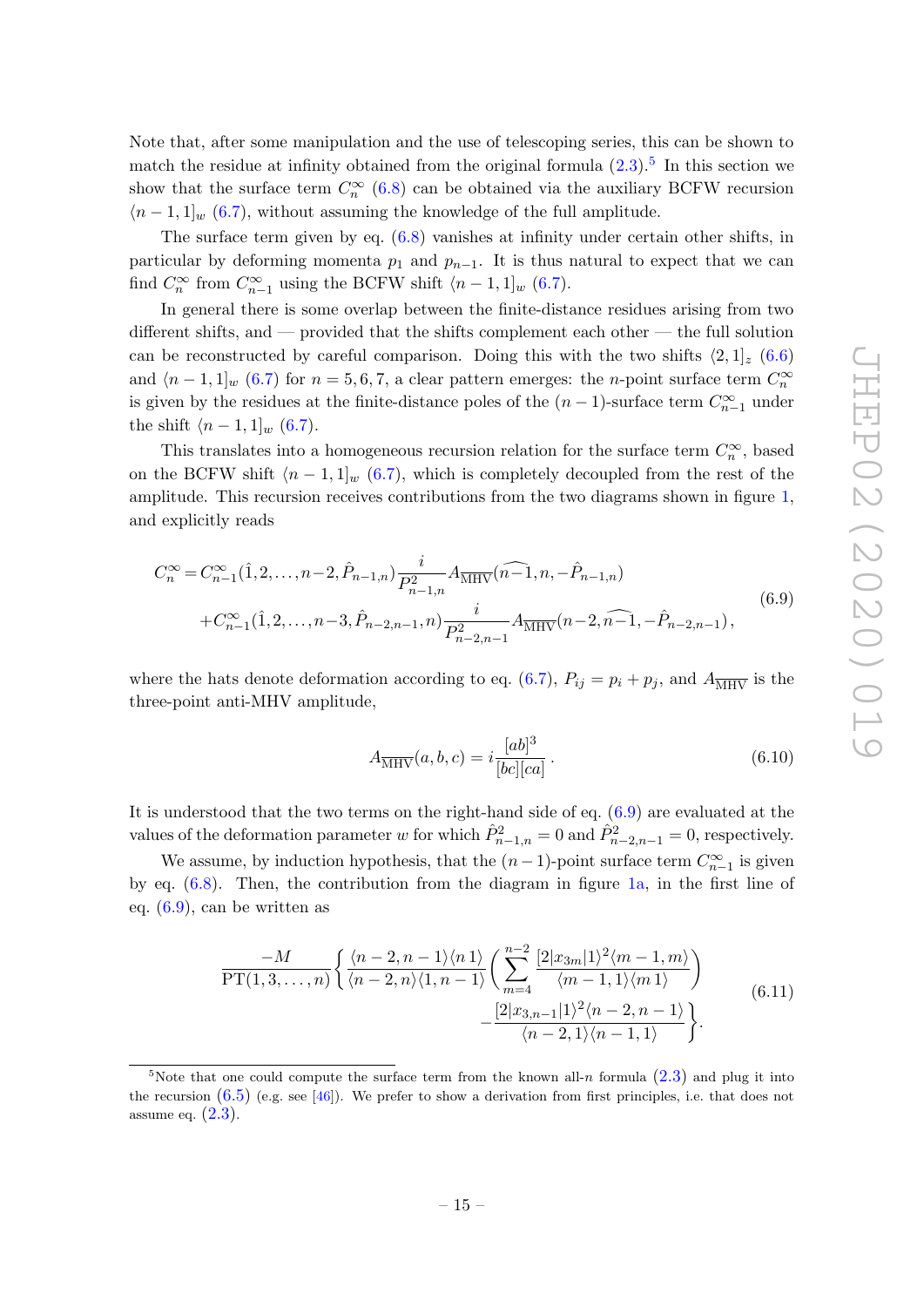<span id="page-16-1"></span>

**Figure 1.** Diagrams contributing to the recursion  $(6.9)$  for the surface term  $C_n^{\infty}$  based on the BCFW shift  $(n - 1, 1]_w$  [\(6.7\)](#page-14-3).

The contribution from the diagram in figure [1b,](#page-16-1) in the second line of eq.  $(6.9)$ , is

<span id="page-16-2"></span>
$$
\frac{-M}{\text{PT}(1,3,\ldots,n)} \left\{ \frac{\langle 1,n-2\rangle\langle n,n-1\rangle}{\langle n-2,n\rangle\langle 1,n-1\rangle} \left( \sum_{m=4}^{n-2} \frac{[2|x_{3m}|1\rangle^2\langle m-1,m\rangle}{\langle m-1,1\rangle\langle m1\rangle} \right) - \frac{[2|x_{3n}|1\rangle^2\langle n-1,n\rangle}{\langle n-1,1\rangle\langle n1\rangle} \right\}.
$$
\n(6.12)

Summing eqs.  $(6.11)$  and  $(6.12)$ , and doing some manipulations gives

<span id="page-16-3"></span>
$$
\frac{M}{\text{PT}(1,3,\ldots,n)}\sum_{m=4}^{n} \frac{[2|x_{3m}|1\rangle^2 \langle m-1\,m\rangle}{\langle m-1\,1\rangle \langle m\,1\rangle},\tag{6.13}
$$

which is exactly  $C_n^{\infty}$  as given by eq. [\(6.8\)](#page-14-2).

We have therefore determined that the surface term in the recursion  $(6.5)$  is given by eq. [\(6.8\)](#page-14-2). We can now move on to solve the recursion for the full one-loop all-plus amplitude.

## <span id="page-16-0"></span>6.2 Proof by induction of the new formula

We can now show that our formula  $(2.6)$  is the solution of the BCFW recursion relation for the one-loop all-plus amplitude with shift  $\langle 1, 2]_z$  [\(6.6\)](#page-14-1).

Under the shift  $\langle 1, 2]_z$  [\(6.6\)](#page-14-1), the recursion relation [\(6.5\)](#page-13-3) for the one-loop all-plus amplitude receives contribution only from the diagram in figure [2,](#page-17-0)

$$
A_n^{(1,1)}(1^+,\ldots,n^+) = C_n^{\infty} + A_{n-1}^{(1,1)}(\hat{1},\hat{P},4,\ldots,n-1,n) \frac{i}{P^2} A_{\overline{\text{MHV}}}(\hat{2},3,-\hat{P}),\tag{6.14}
$$

where the surface term  $C_n^{\infty}$  is given by eq. [\(6.8\)](#page-14-2), the three-gluon anti-MHV amplitude is defined by eq. [\(6.10\)](#page-15-3), and  $\hat{P} = \hat{p}_2 + p_3$ . The deformation parameter z takes the value for which  $\hat{P}^2 = 0$ .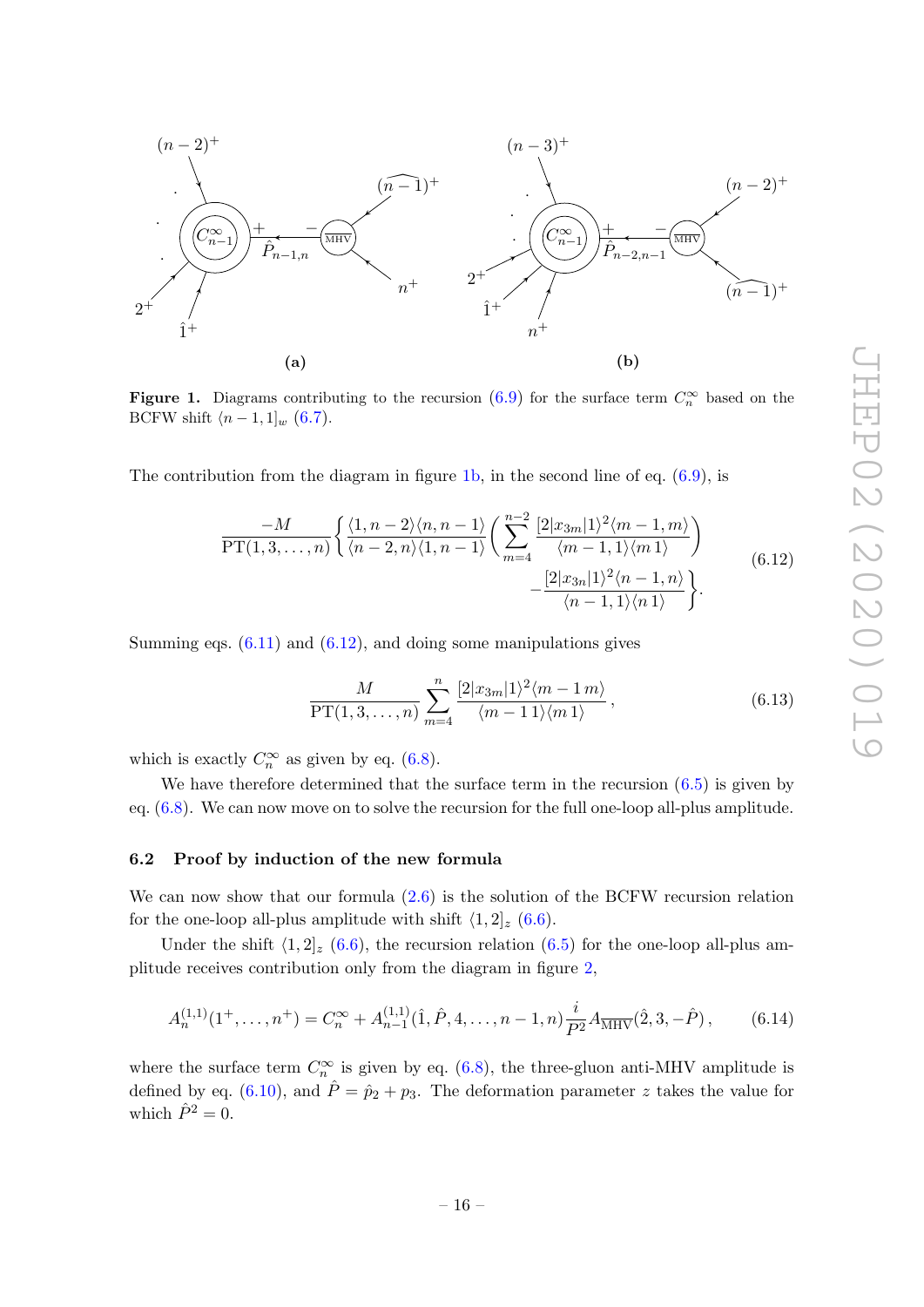<span id="page-17-0"></span>

Figure 2. Diagram contributing to the BCFW recursion  $(6.14)$  for the one-loop all-plus amplitude. The n-gluon one-loop all-plus amplitude factorises into the  $(n - 1)$ -gluon one, on the left, and the three-gluon anti-MHV amplitude, on the right.

We assume, by induction hypothesis, that the  $(n-1)$ -gluon one-loop all-plus amplitude in eq.  $(6.14)$  is given by our formula  $(2.6)$ . We spell it out for convenience of the reader,

<span id="page-17-1"></span>
$$
A_{n-1}^{(1,1)}(\hat{1}, \hat{P}, 4, \dots, n-1, n) = \frac{M}{\Pr(1, \hat{P}, 4, \dots, n)} \times \sum_{k=4}^{n-1} \sum_{m=k+1}^{n} \frac{\langle 1 | \hat{x}_{1k} x_{km} | 1 \rangle^2 \langle k-1 k \rangle \langle m-1 m \rangle}{\langle 1 k-1 \rangle \langle 1 k \rangle \langle 1 m-1 \rangle \langle 1 m \rangle},
$$
(6.15)

where  $\hat{x}_{1k} = \hat{p}_1 + \hat{P} + x_{4k}$ . Substituting eq. [\(6.15\)](#page-17-1) into eq. [\(6.14\)](#page-16-3) and performing standard manipulations,

$$
\langle 1 \hat{P} \rangle [\hat{P} 3] = \langle 1 | \hat{P} | 3] = \langle 1 2 \rangle [2 3], \tag{6.16}
$$

$$
[2\,\hat{P}]\langle\hat{P}4\rangle = [2|\hat{P}|4\rangle = [2\,3]\langle3\,4\rangle\,,\tag{6.17}
$$

lead to

<span id="page-17-3"></span>
$$
A_n^{(1,1)}(1^+,\ldots,n^+) = C_n^{\infty} + \frac{M}{\Pr(1,2,\ldots,n)} \sum_{k=4}^{n-1} \sum_{m=k+1}^n \frac{\langle 1 | x_{1k} x_{km} | 1 \rangle^2 \langle k-1 | k \rangle \langle m-1 | m \rangle}{\langle 1 | k-1 \rangle \langle 1 | k \rangle \langle 1 | m-1 \rangle \langle 1 | m \rangle} =
$$
  
=  $C_n^{\infty} + M \sum_{k=4}^{n-1} \sum_{m=k+1}^n C_{kmn},$  (6.18)

where we have recognised in the double sum the  $C_{kmn}$  summands as given by eq. [\(2.9\)](#page-5-3). Finally, we note that the surface term given by eq.  $(6.8)$  can be rewritten as

<span id="page-17-2"></span>
$$
C_n^{\infty} = \frac{M}{\text{PT}(1, 2, \dots, n)} \sum_{m=4}^n \frac{\langle 1 | x_{13} x_{3n} | 1 \rangle^2 \langle 2 \, 3 \rangle \langle m - 1 \, m \rangle}{\langle 1 \, 2 \rangle \langle 1 \, 3 \rangle \langle m - 1 \, 1 \rangle \langle 1 \, m \rangle} = M \sum_{m=4}^n C_{3mn} \,. \tag{6.19}
$$

Substituting eq.  $(6.19)$  into eq.  $(6.18)$  produces our formula  $(2.6)$  and completes the proof.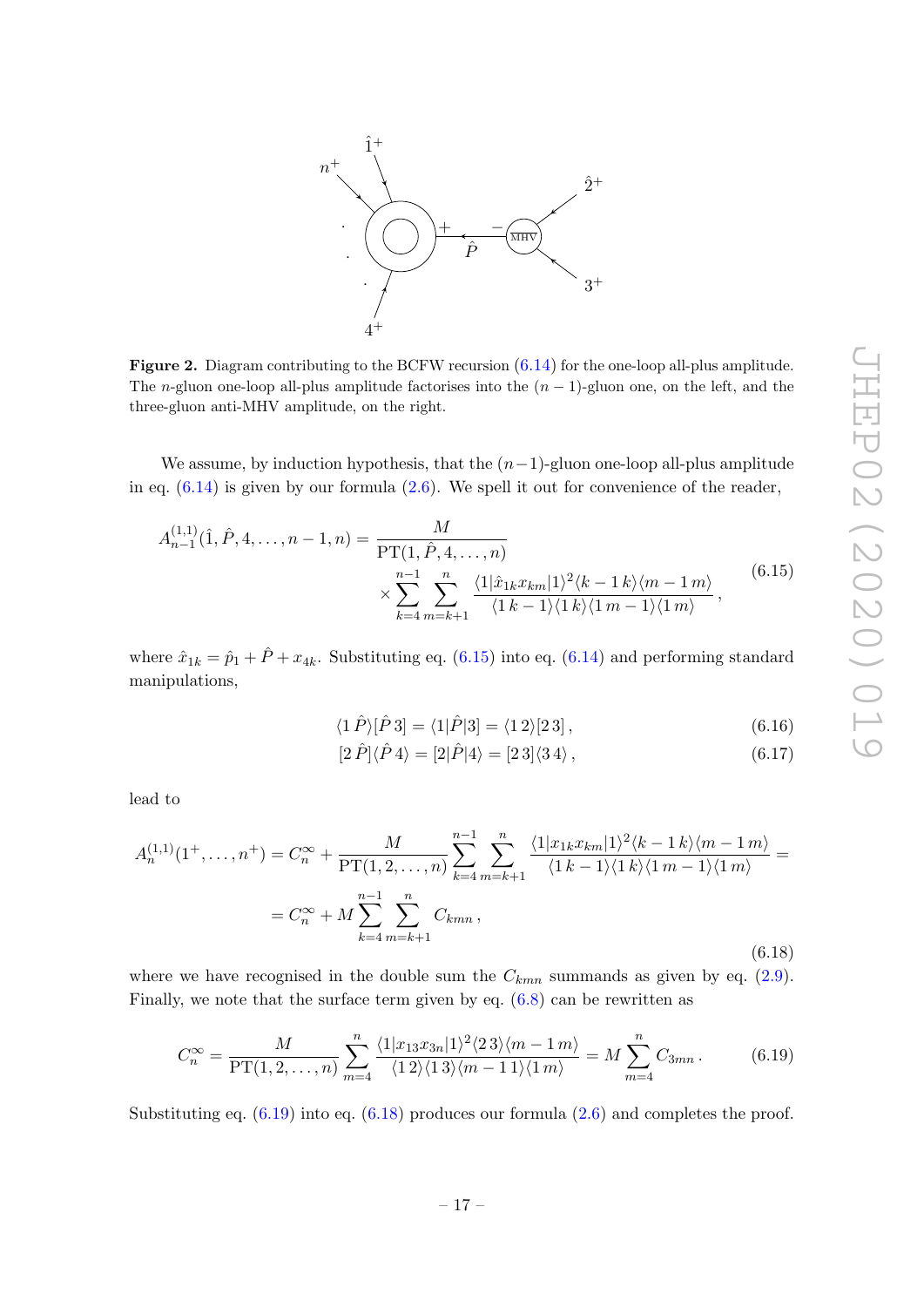## <span id="page-18-0"></span>7 Conclusion and outlook

We showed that the all-plus amplitudes in QCD are conformally invariant at one loop. The new formula, given by eq.  $(2.6)$ , together with our proof of the conformal invariance of each summand, makes this manifest for arbitrary number of gluons. This constitutes the main result of our paper. Remarkably, the four-gluon case exhibits also dual conformal symmetry. Together, conformal and dual conformal symmetry make the four-gluon one-loop all-plus amplitude a Yangian invariant. Traces of this propagate also to higher multiplicity: the separate terms of eq.  $(2.6)$  transform in a covariant way under directional dual conformal symmetry.

Our result has consequences at two loops. The rational factors in the polylogarithmic part of the two-loop all-plus amplitudes are known in the planar limit for any number of gluons [\[14\]](#page-19-10). They are given by on-shell diagrams involving tree-level amplitudes and oneloop all-plus amplitudes as vertices. Therefore, the conformal invariance of the one-loop all-plus amplitudes implies that of these two-loop rational factors. We expect the same to hold for the non-planar contributions as well, as can already be seen in the recently computed full two-loop five-gluon all-plus amplitude [\[15,](#page-19-11) [16\]](#page-19-12).

This work is one step towards unraveling the consequences of conformal symmetry for scattering amplitudes. The latter is in general obscured at quantum level due to ultraviolet and infrared divergences, and due to the on-shell effects revealed by refs. [\[8](#page-19-6)[–10,](#page-19-5) [28\]](#page-20-9). Nevertheless, we have shown that the all-plus amplitudes are conformally invariant at one loop. Interestingly, we find that the one-loop single-minus amplitudes are not conformally invariant, although finite and rational like the all-plus case. Uncovering the underlying conformal properties of the single-minus amplitudes will be an important milestone.

More generally, we would like to understand how conformal symmetry is implemented in the presence of ultraviolet and infrared divergences. We consider this avenue to be of great interest for future studies.

## Acknowledgments

We thank D. Chicherin, J. H. Godwin, D. Kosower, T. Peraro, J. Plefka, E. Sokatchev and J. Strong for useful discussions. Preliminary work on conformal invariants for all-plus amplitudes was done in E. Wang's BSc thesis [\[30\]](#page-20-11). B. P. is supported by the German Academic Exchange Service (DAAD) under the funding programme Study Scholarships for Graduates of All Disciplines (No 57381416) and the Elite Network of Bavaria. This research received funding from the European Research Council (ERC) under the European Union's Horizon 2020 research and innovation programme, Novel structures in scattering amplitudes (grant agreement No 725110).

Open Access. This article is distributed under the terms of the Creative Commons Attribution License [\(CC-BY 4.0\)](https://creativecommons.org/licenses/by/4.0/), which permits any use, distribution and reproduction in any medium, provided the original author(s) and source are credited.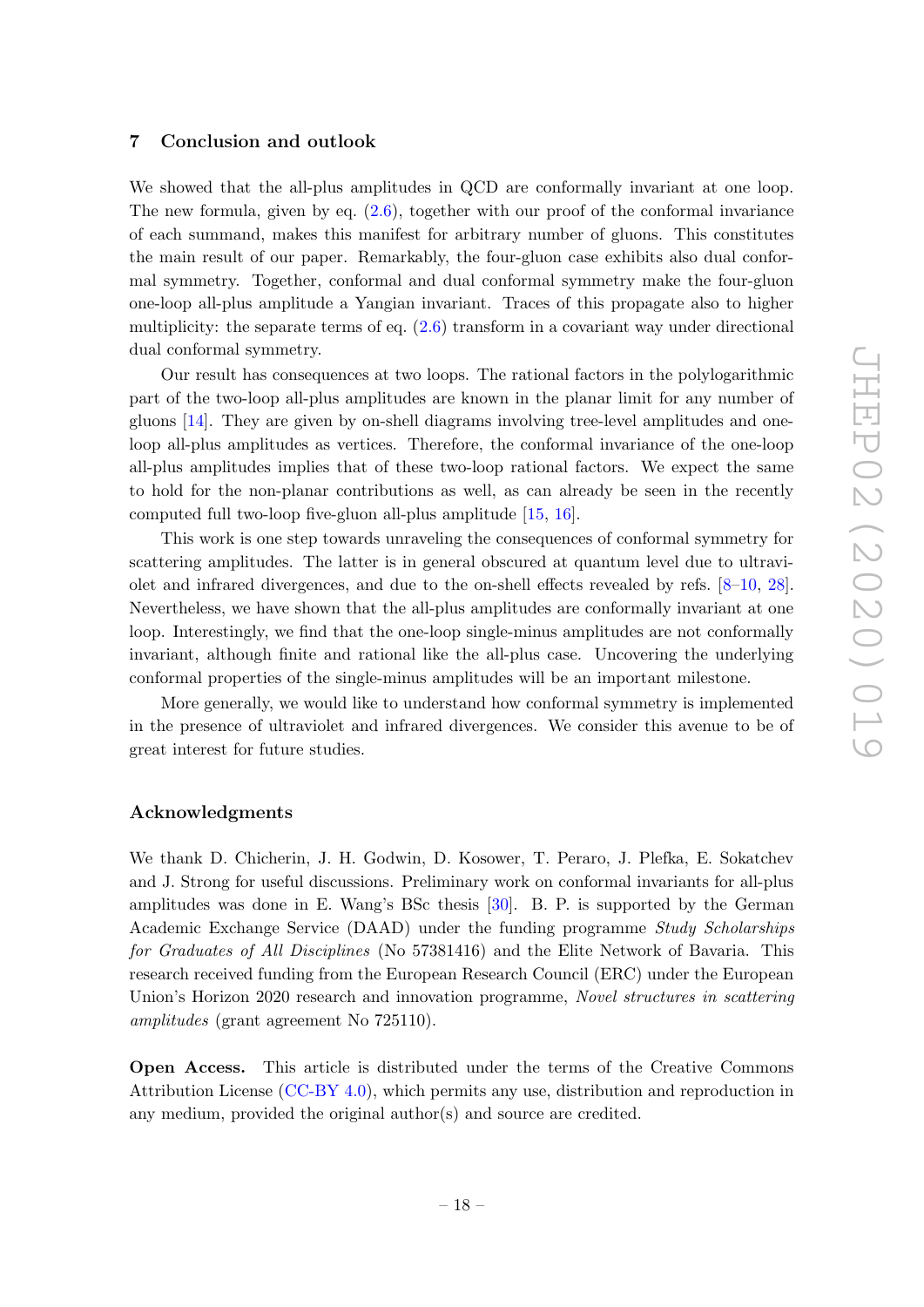## References

- <span id="page-19-0"></span>[1] J.M. Drummond, J. Henn, G.P. Korchemsky and E. Sokatchev, Dual superconformal symmetry of scattering amplitudes in  $N = 4$  super-Yang-Mills theory, [Nucl. Phys.](https://doi.org/10.1016/j.nuclphysb.2009.11.022) B 828 [\(2010\) 317](https://doi.org/10.1016/j.nuclphysb.2009.11.022) [[arXiv:0807.1095](https://arxiv.org/abs/0807.1095)] [IN[SPIRE](https://inspirehep.net/search?p=find+EPRINT+arXiv:0807.1095)].
- <span id="page-19-1"></span>[2] J.C. Collins, D.E. Soper and G.F. Sterman, Factorization of Hard Processes in QCD, [Adv.](https://doi.org/10.1142/9789814503266_0001) [Ser. Direct. High Energy Phys.](https://doi.org/10.1142/9789814503266_0001) 5 (1989) 1 [[hep-ph/0409313](https://arxiv.org/abs/hep-ph/0409313)] [IN[SPIRE](https://inspirehep.net/search?p=find+EPRINT+hep-ph/0409313)].
- <span id="page-19-2"></span>[3] V.M. Braun, G.P. Korchemsky and D. Müller, The uses of conformal symmetry in QCD, [Prog. Part. Nucl. Phys.](https://doi.org/10.1016/S0146-6410(03)90004-4) 51 (2003) 311 [[hep-ph/0306057](https://arxiv.org/abs/hep-ph/0306057)] [IN[SPIRE](https://inspirehep.net/search?p=find+EPRINT+hep-ph/0306057)].
- <span id="page-19-3"></span>[4] V.M. Braun, A.N. Manashov, S. Moch and M. Strohmaier, Three-loop evolution equation for flavor-nonsinglet operators in off-forward kinematics, JHEP 06 [\(2017\) 037](https://doi.org/10.1007/JHEP06(2017)037) [[arXiv:1703.09532](https://arxiv.org/abs/1703.09532)] [IN[SPIRE](https://inspirehep.net/search?p=find+EPRINT+arXiv:1703.09532)].
- <span id="page-19-4"></span>[5] T. Bargheer, N. Beisert, W. Galleas, F. Loebbert and T. McLoughlin, *Exacting*  $N = 4$ Superconformal Symmetry, JHEP 11 [\(2009\) 056](https://doi.org/10.1088/1126-6708/2009/11/056) [[arXiv:0905.3738](https://arxiv.org/abs/0905.3738)] [IN[SPIRE](https://inspirehep.net/search?p=find+EPRINT+arXiv:0905.3738)].
- [6] G.P. Korchemsky and E. Sokatchev, Symmetries and analytic properties of scattering amplitudes in  $N = 4$  SYM theory, [Nucl. Phys.](https://doi.org/10.1016/j.nuclphysb.2010.01.022) **B 832** (2010) 1 [[arXiv:0906.1737](https://arxiv.org/abs/0906.1737)] [IN[SPIRE](https://inspirehep.net/search?p=find+EPRINT+arXiv:0906.1737)].
- <span id="page-19-15"></span>[7] N. Beisert, J. Henn, T. McLoughlin and J. Plefka, One-Loop Superconformal and Yangian Symmetries of Scattering Amplitudes in  $N = 4$  Super Yang-Mills, JHEP 04 [\(2010\) 085](https://doi.org/10.1007/JHEP04(2010)085) [[arXiv:1002.1733](https://arxiv.org/abs/1002.1733)] [IN[SPIRE](https://inspirehep.net/search?p=find+EPRINT+arXiv:1002.1733)].
- <span id="page-19-6"></span>[8] D. Chicherin and E. Sokatchev, Conformal anomaly of generalized form factors and finite loop integrals, JHEP 04 [\(2018\) 082](https://doi.org/10.1007/JHEP04(2018)082) [[arXiv:1709.03511](https://arxiv.org/abs/1709.03511)] [IN[SPIRE](https://inspirehep.net/search?p=find+EPRINT+arXiv:1709.03511)].
- [9] D. Chicherin, J.M. Henn and E. Sokatchev, Scattering Amplitudes from Superconformal Ward Identities, [Phys. Rev. Lett.](https://doi.org/10.1103/PhysRevLett.121.021602) **121** (2018) 021602 [[arXiv:1804.03571](https://arxiv.org/abs/1804.03571)] [IN[SPIRE](https://inspirehep.net/search?p=find+EPRINT+arXiv:1804.03571)].
- <span id="page-19-5"></span>[10] D. Chicherin, J.M. Henn and E. Sokatchev, Amplitudes from anomalous superconformal symmetry, JHEP 01 [\(2019\) 179](https://doi.org/10.1007/JHEP01(2019)179) [[arXiv:1811.02560](https://arxiv.org/abs/1811.02560)] [IN[SPIRE](https://inspirehep.net/search?p=find+EPRINT+arXiv:1811.02560)].
- <span id="page-19-7"></span>[11] In collaboration, Conformal Symmetry and Feynman Integrals, [PoS\(LL2018\)037](https://pos.sissa.it/contribution?id=PoS(LL2018)037) [[arXiv:1807.06020](https://arxiv.org/abs/1807.06020)] [IN[SPIRE](https://inspirehep.net/search?p=find+EPRINT+arXiv:1807.06020)].
- <span id="page-19-8"></span>[12] N. Arkani-Hamed, J.L. Bourjaily, F. Cachazo, A.B. Goncharov, A. Postnikov and J. Trnka, Grassmannian Geometry of Scattering Amplitudes, Cambridge University Press, (2016).
- <span id="page-19-9"></span>[13] F. Cachazo, Sharpening The Leading Singularity, [arXiv:0803.1988](https://arxiv.org/abs/0803.1988) [IN[SPIRE](https://inspirehep.net/search?p=find+EPRINT+arXiv:0803.1988)].
- <span id="page-19-10"></span>[14] D.C. Dunbar, G.R. Jehu and W.B. Perkins, The two-loop n-point all-plus helicity amplitude, Phys. Rev. D 93 [\(2016\) 125006](https://doi.org/10.1103/PhysRevD.93.125006) [[arXiv:1604.06631](https://arxiv.org/abs/1604.06631)] [IN[SPIRE](https://inspirehep.net/search?p=find+EPRINT+arXiv:1604.06631)].
- <span id="page-19-11"></span>[15] S. Badger et al., Analytic form of the full two-loop five-gluon all-plus helicity amplitude, [Phys. Rev. Lett.](https://doi.org/10.1103/PhysRevLett.123.071601) **123** (2019) 071601 [[arXiv:1905.03733](https://arxiv.org/abs/1905.03733)] [IN[SPIRE](https://inspirehep.net/search?p=find+EPRINT+arXiv:1905.03733)].
- <span id="page-19-12"></span>[16] D.C. Dunbar, J.H. Godwin, W.B. Perkins and J.M.W. Strong, Color Dressed Unitarity and Recursion for Yang-Mills Two-Loop All-Plus Amplitudes, Phys. Rev. D 101 [\(2020\) 016009](https://doi.org/10.1103/PhysRevD.101.016009) [[arXiv:1911.06547](https://arxiv.org/abs/1911.06547)] [IN[SPIRE](https://inspirehep.net/search?p=find+EPRINT+arXiv:1911.06547)].
- <span id="page-19-13"></span>[17] Z. Bern and D.A. Kosower, The computation of loop amplitudes in gauge theories, [Nucl.](https://doi.org/10.1016/0550-3213(92)90134-W) Phys. **B 379** [\(1992\) 451](https://doi.org/10.1016/0550-3213(92)90134-W) [IN[SPIRE](https://inspirehep.net/search?p=find+J+%22Nucl.Phys.,B379,451%22)].
- <span id="page-19-14"></span>[18] Z. Bern, L.J. Dixon and D.A. Kosower, One loop corrections to five gluon amplitudes, [Phys.](https://doi.org/10.1103/PhysRevLett.70.2677) Rev. Lett. 70 [\(1993\) 2677](https://doi.org/10.1103/PhysRevLett.70.2677) [[hep-ph/9302280](https://arxiv.org/abs/hep-ph/9302280)] [IN[SPIRE](https://inspirehep.net/search?p=find+EPRINT+hep-ph/9302280)].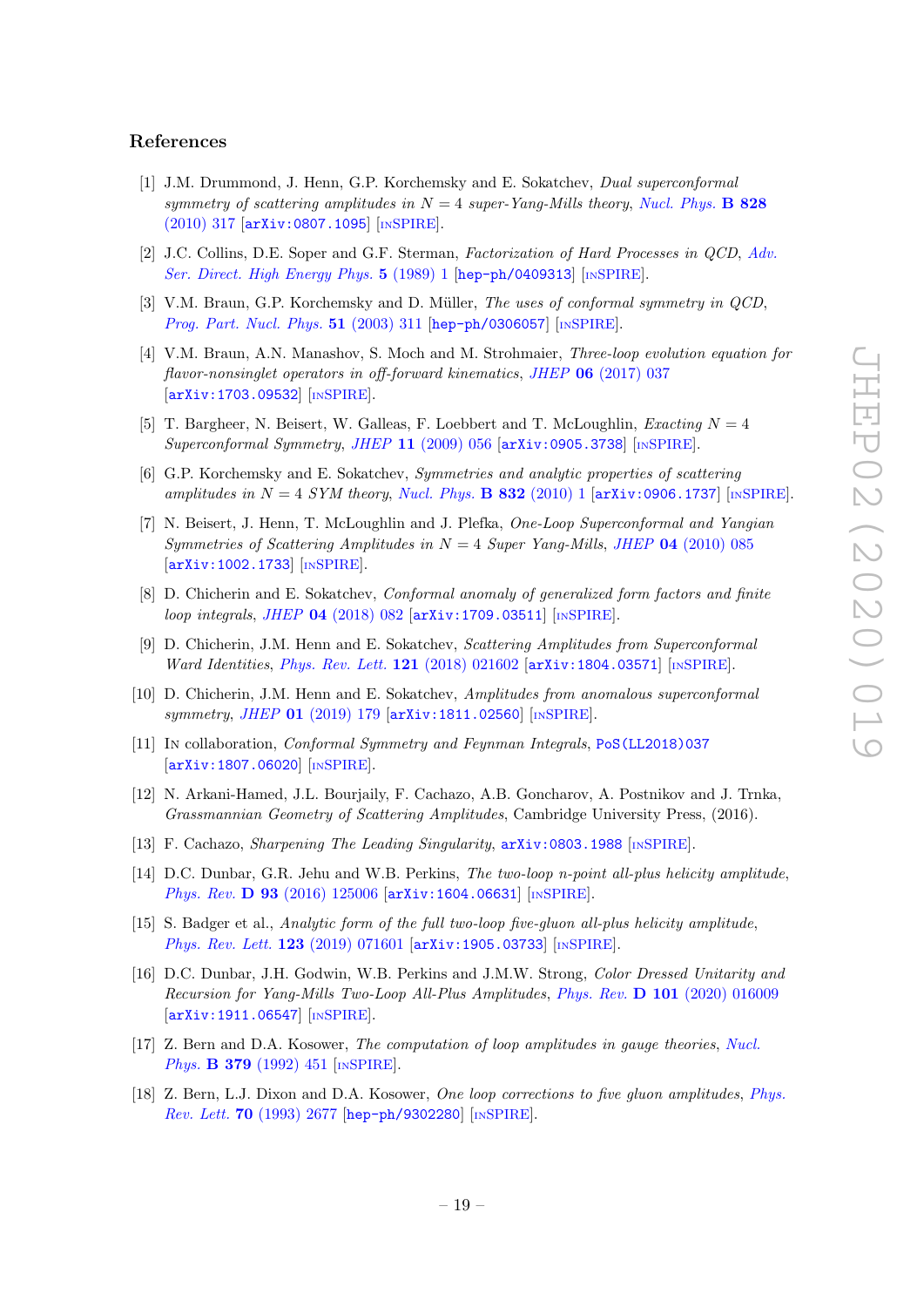- <span id="page-20-0"></span>[19] Z. Bern, L.J. Dixon and D.A. Kosower, New QCD results from string theory, in International Conference on Strings 93 Berkeley, California, May 24–29, 1993, pp. 0190–204, [hep-th/9311026](https://arxiv.org/abs/hep-th/9311026) [IN[SPIRE](https://inspirehep.net/search?p=find+EPRINT+hep-th/9311026)].
- <span id="page-20-5"></span>[20] G. Mahlon, Multi-gluon helicity amplitudes involving a quark loop, [Phys. Rev.](https://doi.org/10.1103/PhysRevD.49.4438) D 49 (1994) [4438](https://doi.org/10.1103/PhysRevD.49.4438) [[hep-ph/9312276](https://arxiv.org/abs/hep-ph/9312276)] [IN[SPIRE](https://inspirehep.net/search?p=find+EPRINT+hep-ph/9312276)].
- <span id="page-20-1"></span>[21] Z. Bern, G. Chalmers, L.J. Dixon and D.A. Kosower, One loop N gluon amplitudes with maximal helicity violation via collinear limits, [Phys. Rev. Lett.](https://doi.org/10.1103/PhysRevLett.72.2134) **72** (1994) 2134 [[hep-ph/9312333](https://arxiv.org/abs/hep-ph/9312333)] [IN[SPIRE](https://inspirehep.net/search?p=find+EPRINT+hep-ph/9312333)].
- <span id="page-20-2"></span>[22] Z. Bern and D.A. Kosower, Color decomposition of one loop amplitudes in gauge theories, [Nucl. Phys.](https://doi.org/10.1016/0550-3213(91)90567-H) **B 362** (1991) 389 [IN[SPIRE](https://inspirehep.net/search?p=find+J+%22Nucl.Phys.,B362,389%22)].
- <span id="page-20-3"></span>[23] S.J. Parke and T.R. Taylor, An Amplitude for n Gluon Scattering, [Phys. Rev. Lett.](https://doi.org/10.1103/PhysRevLett.56.2459) 56 [\(1986\) 2459](https://doi.org/10.1103/PhysRevLett.56.2459) [IN[SPIRE](https://inspirehep.net/search?p=find+J+%22Phys.Rev.Lett.,56,2459%22)].
- <span id="page-20-6"></span>[24] F.A. Berends and W.T. Giele, Recursive Calculations for Processes with n Gluons, [Nucl.](https://doi.org/10.1016/0550-3213(88)90442-7) Phys. **B 306** [\(1988\) 759](https://doi.org/10.1016/0550-3213(88)90442-7) [IN[SPIRE](https://inspirehep.net/search?p=find+J+%22Nucl.Phys.,B306,759%22)].
- <span id="page-20-4"></span>[25] M.L. Mangano and S.J. Parke, Quark-Gluon Amplitudes in the Dual Expansion, [Nucl. Phys.](https://doi.org/10.1016/0550-3213(88)90368-9) B 299 [\(1988\) 673](https://doi.org/10.1016/0550-3213(88)90368-9) [IN[SPIRE](https://inspirehep.net/search?p=find+J+%22Nucl.Phys.,B299,673%22)].
- <span id="page-20-7"></span>[26] C.R. Mafra and O. Schlotterer, The Structure of n-Point One-Loop Open Superstring Amplitudes, JHEP 08 [\(2014\) 099](https://doi.org/10.1007/JHEP08(2014)099) [[arXiv:1203.6215](https://arxiv.org/abs/1203.6215)] [IN[SPIRE](https://inspirehep.net/search?p=find+EPRINT+arXiv:1203.6215)].
- <span id="page-20-8"></span>[27] S. He, R. Monteiro and O. Schlotterer, String-inspired BCJ numerators for one-loop MHV amplitudes, JHEP 01 [\(2016\) 171](https://doi.org/10.1007/JHEP01(2016)171) [[arXiv:1507.06288](https://arxiv.org/abs/1507.06288)] [IN[SPIRE](https://inspirehep.net/search?p=find+EPRINT+arXiv:1507.06288)].
- <span id="page-20-9"></span>[28] E. Witten, Perturbative gauge theory as a string theory in twistor space, [Commun. Math.](https://doi.org/10.1007/s00220-004-1187-3) Phys. 252 [\(2004\) 189](https://doi.org/10.1007/s00220-004-1187-3) [[hep-th/0312171](https://arxiv.org/abs/hep-th/0312171)] [IN[SPIRE](https://inspirehep.net/search?p=find+EPRINT+hep-th/0312171)].
- <span id="page-20-10"></span>[29] F. Cachazo, P. Svrček and E. Witten, Gauge theory amplitudes in twistor space and holomorphic anomaly, JHEP 10 [\(2004\) 077](https://doi.org/10.1088/1126-6708/2004/10/077) [[hep-th/0409245](https://arxiv.org/abs/hep-th/0409245)] [IN[SPIRE](https://inspirehep.net/search?p=find+EPRINT+hep-th/0409245)].
- <span id="page-20-11"></span>[30] E. Wang, Conformal Properties of All-Plus Scattering Amplitudes, BSc Thesis, LMU Munich, BSc. thesis, LMU Munich (2019), [https://www.researchgate.net/publication/](https://www.researchgate.net/publication/337338833_Conformal_Properties_of_All-Plus_Scattering_Amplitudes) 337338833 Conformal Properties of All-Plus Scattering [Amplitudes.](https://www.researchgate.net/publication/337338833_Conformal_Properties_of_All-Plus_Scattering_Amplitudes)
- <span id="page-20-12"></span>[31] J.M. Drummond, J.M. Henn and J. Plefka, Yangian symmetry of scattering amplitudes in  $N = 4$  super Yang-Mills theory, JHEP 05 [\(2009\) 046](https://doi.org/10.1088/1126-6708/2009/05/046) [[arXiv:0902.2987](https://arxiv.org/abs/0902.2987)] [IN[SPIRE](https://inspirehep.net/search?p=find+EPRINT+arXiv:0902.2987)].
- <span id="page-20-13"></span>[32] Z. Bern, M. Enciso, H. Ita and M. Zeng, Dual Conformal Symmetry, Integration-by-Parts Reduction, Differential Equations and the Nonplanar Sector, Phys. Rev. D 96 [\(2017\) 096017](https://doi.org/10.1103/PhysRevD.96.096017) [[arXiv:1709.06055](https://arxiv.org/abs/1709.06055)] [IN[SPIRE](https://inspirehep.net/search?p=find+EPRINT+arXiv:1709.06055)].
- [33] Z. Bern, M. Enciso, C.-H. Shen and M. Zeng, Dual Conformal Structure Beyond the Planar Limit, [Phys. Rev. Lett.](https://doi.org/10.1103/PhysRevLett.121.121603) 121 (2018) 121603 [[arXiv:1806.06509](https://arxiv.org/abs/1806.06509)] [IN[SPIRE](https://inspirehep.net/search?p=find+EPRINT+arXiv:1806.06509)].
- <span id="page-20-14"></span>[34] D. Chicherin, J.M. Henn and E. Sokatchev, Implications of nonplanar dual conformal symmetry, JHEP 09 [\(2018\) 012](https://doi.org/10.1007/JHEP09(2018)012) [[arXiv:1807.06321](https://arxiv.org/abs/1807.06321)] [IN[SPIRE](https://inspirehep.net/search?p=find+EPRINT+arXiv:1807.06321)].
- <span id="page-20-15"></span>[35] R. Ben-Israel, A.G. Tumanov and A. Sever, Scattering amplitudes — Wilson loops duality for the first non-planar correction, JHEP  $\overline{08}$  [\(2018\) 122](https://doi.org/10.1007/JHEP08(2018)122) [[arXiv:1802.09395](https://arxiv.org/abs/1802.09395)] [IN[SPIRE](https://inspirehep.net/search?p=find+EPRINT+arXiv:1802.09395)].
- <span id="page-20-16"></span>[36] S. Weinberg, Photons and Gravitons in S-Matrix Theory: Derivation of Charge Conservation and Equality of Gravitational and Inertial Mass, Phys. Rev. 135 [\(1964\) B1049](https://doi.org/10.1103/PhysRev.135.B1049) [IN[SPIRE](https://inspirehep.net/search?p=find+J+%22Phys.Rev.,135,B1049%22)].
- <span id="page-20-17"></span>[37] F.E. Low, *Bremsstrahlung of very low-energy quanta in elementary particle collisions*, *[Phys.](https://doi.org/10.1103/PhysRev.110.974)* Rev. 110 [\(1958\) 974](https://doi.org/10.1103/PhysRev.110.974) [IN[SPIRE](https://inspirehep.net/search?p=find+J+%22Phys.Rev.,110,974%22)].